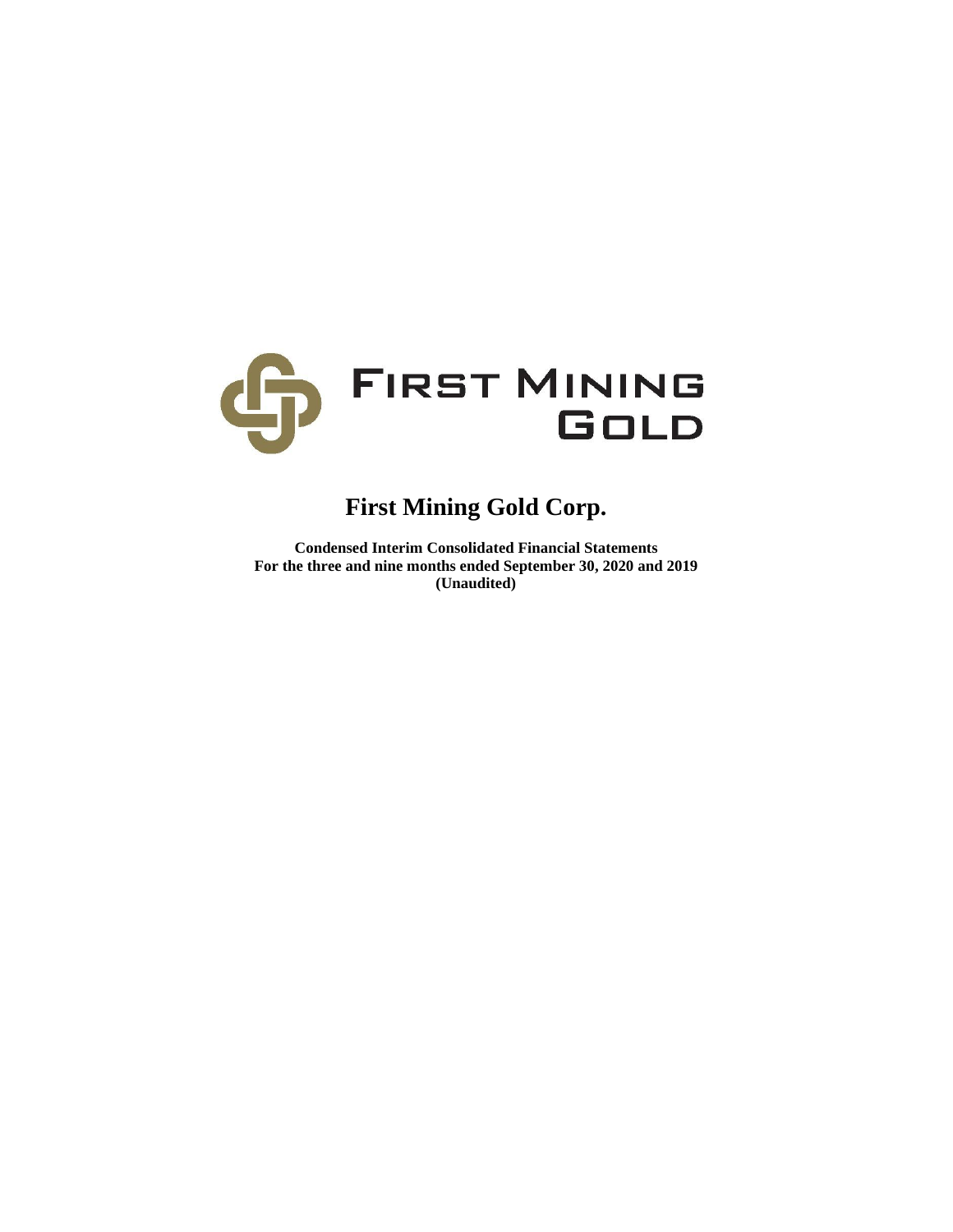## INTERIM CONSOLIDATED STATEMENTS OF FINANCIAL POSITION AS AT SEPTEMBER 30, 2020 AND DECEMBER 31, 2019

(Expressed in thousands of Canadian dollars)

(Unaudited)

|                                                                  | September 30, | December 31, |           |
|------------------------------------------------------------------|---------------|--------------|-----------|
|                                                                  | 2020          |              | 2019      |
| <b>ASSETS</b>                                                    |               |              |           |
| Current                                                          |               |              |           |
| Cash and cash equivalents                                        | \$<br>32,477  | \$           | 5,902     |
| Investments (Note 5)                                             | 24,016        |              | 1,775     |
| Prepaid expenses, accounts and other receivables                 | 886           |              | 652       |
| <b>Total current assets</b>                                      | 57,379        |              | 8,329     |
|                                                                  |               |              |           |
| Non-current                                                      |               |              |           |
| Mineral properties (Note 6)                                      | 168,188       |              | 252,815   |
| Investment in Treasury Metals Inc. (Note 3)                      | 62,833        |              |           |
| Mineral property investments (Note 7)                            | 6,724         |              | 5,398     |
| Property and equipment                                           | 536           |              | 608       |
| Other assets                                                     | 683           |              | 870       |
| <b>Total non-current assets</b>                                  | 238,964       |              | 259,691   |
| <b>TOTAL ASSETS</b>                                              | \$<br>296,343 | \$           | 268,020   |
| <b>LIABILITIES</b>                                               |               |              |           |
| Current                                                          |               |              |           |
| Accounts payable and accrued liabilities (Note 9)                | \$<br>2,080   | \$           | 1,398     |
| Flow-through share premium liability (Note 12)                   | 48            |              | 341       |
| Current portion of lease liability                               | 110           |              | 94        |
| Current portion of environmental reclamation provision (Note 10) | 1,005         |              | 716       |
| Option - PC Gold (Note 6(a))                                     | 2,590         |              |           |
| Obligation to distribute investments (Note 3)                    | 37,222        |              |           |
| <b>Total current liabilities</b>                                 | 43,055        |              | 2,549     |
|                                                                  |               |              |           |
| <b>Non-current</b>                                               |               |              |           |
| Silver Stream derivative liability (Note 4)                      | 13,490        |              |           |
| Lease liability                                                  | 471           |              | 554       |
| Environmental reclamation provision (Note 10)                    | 1,371         |              | 1,639     |
| Deferred tax liabilities                                         |               |              | 946       |
| <b>Total non-current liabilities</b>                             | 15,332        |              | 3,139     |
| TOTAL LIABILITIES                                                | 58,387        |              | 5,688     |
| <b>SHAREHOLDERS' EQUITY</b>                                      |               |              |           |
| Share capital (Note 11)                                          | 315,151       |              | 282,666   |
| Warrant and share-based payment reserve (Note 11)                | 44,594        |              | 33,330    |
| Obligation to distribute investments (Note 3)                    | (37, 222)     |              |           |
| Accumulated other comprehensive loss                             | (1, 207)      |              | (3,649)   |
| <b>Accumulated deficit</b>                                       | (83, 360)     |              | (50, 015) |
| Total shareholders' equity                                       | 237,956       |              | 262,332   |
| TOTAL LIABILITIES AND SHAREHOLDERS' EQUITY                       | \$<br>296,343 | \$           | 268,020   |
| Subsequent events (Note 16)                                      |               |              |           |

The consolidated financial statements were approved by the Board of Directors:

Signed: "Keith Neumeyer", Director Signed: "Raymond Polman", Director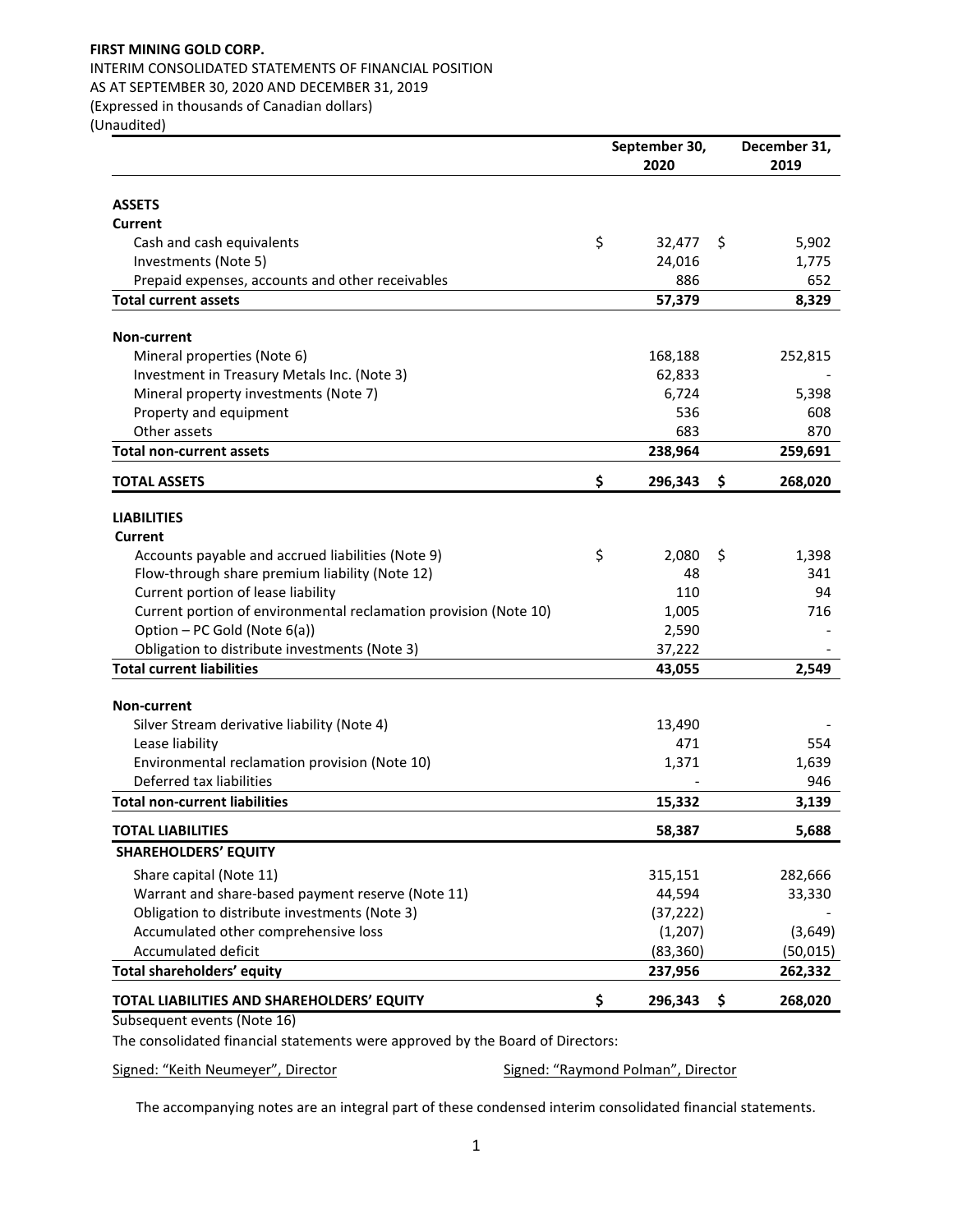INTERIM CONSOLIDATED STATEMENTS OF NET LOSS AND COMPREHENSIVE LOSS FOR THE THREE AND NINE MONTHS ENDED SEPTEMBER 30, 2020 AND 2019 (Expressed in thousands of Canadian dollars, except share and per share amounts)

(Unaudited)

|                                                                | Three months ended   |                 |             | Nine months ended |             |  |  |
|----------------------------------------------------------------|----------------------|-----------------|-------------|-------------------|-------------|--|--|
|                                                                | September 30,        | September 30,   |             |                   |             |  |  |
|                                                                | 2020                 | 2019            | 2020        |                   | 2019        |  |  |
| <b>OPERATING EXPENSES (Note 13)</b>                            |                      |                 |             |                   |             |  |  |
| General and administration                                     | \$<br>441 \$         | $914 \text{ }5$ | 2,449       | \$                | 2,555       |  |  |
| Exploration and evaluation                                     | 213                  | 215             | 571         |                   | 659         |  |  |
| Investor relations and marketing communications                | 346                  | 230             | 892         |                   | 963         |  |  |
| Corporate development and due diligence                        | 59                   | 116             | 285         |                   | 399         |  |  |
| Impairment of non-current assets (Note 3)                      | 2,372                | 341             | 24,870      |                   | 341         |  |  |
| Loss from operational activities                               | (3, 431)             | (1, 816)        | (29,067)    |                   | (4, 917)    |  |  |
| <b>OTHER ITEMS</b>                                             |                      |                 |             |                   |             |  |  |
| Foreign exchange (loss) gain                                   | (64)                 | 13              | 543         |                   | 9           |  |  |
| Other expenses                                                 | (25)                 | (9)             | (71)        |                   | (70)        |  |  |
| Interest and other income                                      | 31                   | 28              | 85          |                   | 151         |  |  |
| Investments fair value loss (Notes 5)                          | (3, 439)             |                 | (426)       |                   |             |  |  |
| Loss on disposal of subsidiaries (Note 6(b))                   |                      |                 | (303)       |                   |             |  |  |
|                                                                |                      |                 |             |                   |             |  |  |
| Fair value loss on Silver Stream derivative liability (Note 4) | (6, 112)             |                 | (6, 112)    |                   |             |  |  |
| Loss before income taxes and equity income                     | \$<br>(13,040) \$    | $(1,784)$ \$    | (35, 351)   | \$                | (4,827)     |  |  |
| Deferred income tax recovery                                   | 221                  | 141             | 1,539       |                   | 141         |  |  |
| Equity income from investment in Treasury Metals (Note 3)      | 467                  |                 | 467         |                   |             |  |  |
| Net loss for the period                                        | \$<br>$(12, 352)$ \$ | $(1,643)$ \$    | (33, 345)   | \$                | (4,686)     |  |  |
| <b>OTHER COMPREHENSIVE INCOME (LOSS)</b>                       |                      |                 |             |                   |             |  |  |
| Items that will not be reclassified to net income or (loss):   |                      |                 |             |                   |             |  |  |
| Investments fair value gain (Note 5)                           | 1,648                | 1,030           | 1,721       |                   | 1,181       |  |  |
| Mineral property investments fair value gain (Note 7)          | 423                  |                 | 1,326       |                   |             |  |  |
| Items that are or may be reclassified to net income or (loss): |                      |                 |             |                   |             |  |  |
| Currency translation adjustment of foreign subsidiaries        | (10)                 | 19              | 25          |                   | (29)        |  |  |
| Recycling of currency translation adjustment on disposal       |                      |                 |             |                   |             |  |  |
| of foreign subsidiaries (Note 6(b))                            |                      |                 | (630)       |                   |             |  |  |
| Other comprehensive income                                     | 2,061                | 1,049           | 2,442       |                   | 1,152       |  |  |
|                                                                |                      |                 |             |                   |             |  |  |
| Net loss and comprehensive income for the period               | \$<br>$(10, 291)$ \$ | $(594)$ \$      | (30, 903)   | - \$              | (3,534)     |  |  |
| Basic and diluted loss per share                               | \$<br>$(0.02)$ \$    | $(0.01)$ \$     | (0.05)      | \$                | (0.01)      |  |  |
| Weighted average number of shares                              |                      |                 |             |                   |             |  |  |
| outstanding - Basic and Diluted                                | 656,270,866          | 584,221,888     | 632,847,071 |                   | 571,352,155 |  |  |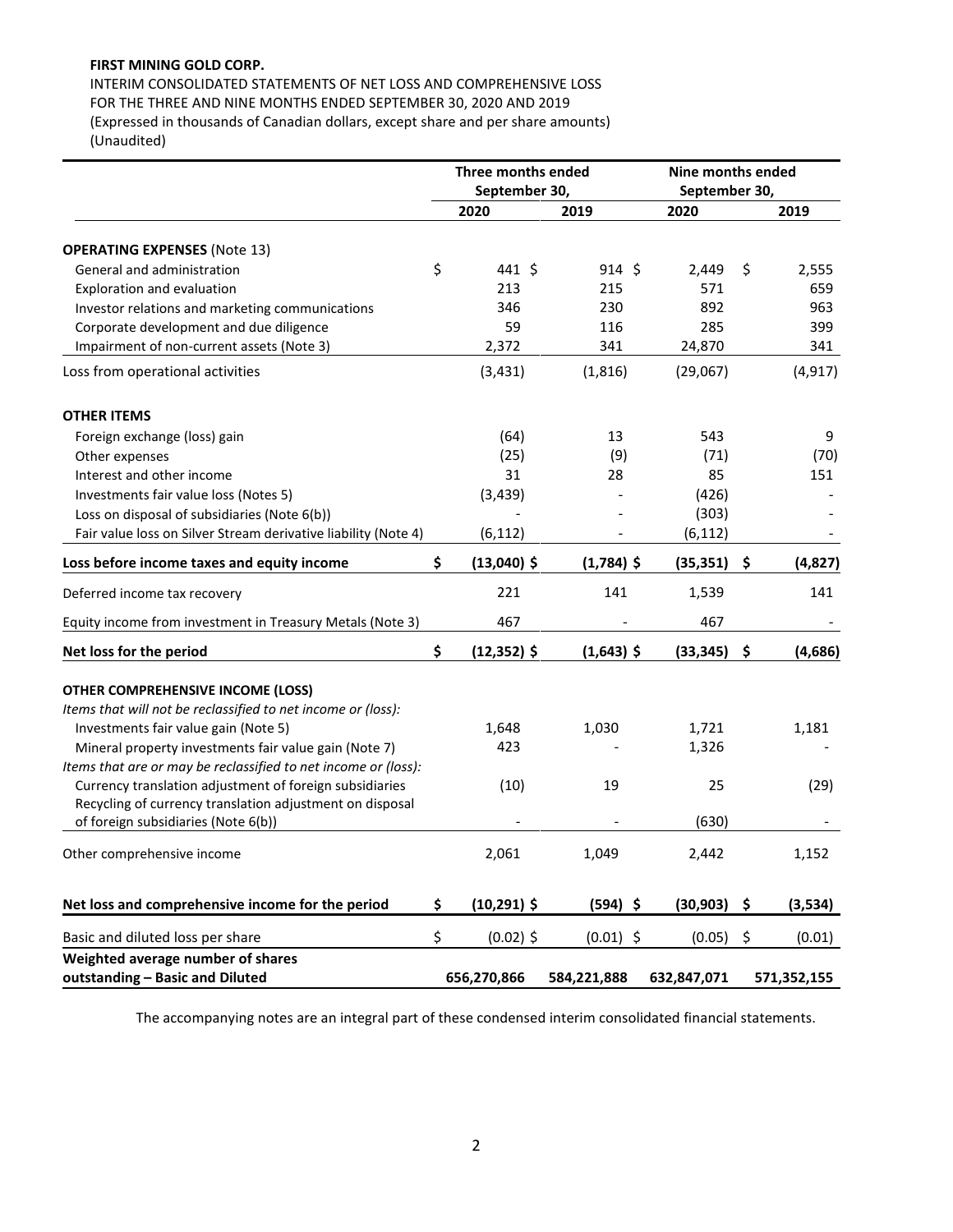INTERIM CONSOLIDATED STATEMENTS OF CASH FLOWS FOR THE NINE MONTHS ENDED SEPTEMBER 30, 2020 AND 2019 (Expressed in thousands of Canadian dollars) (Unaudited)

 **Nine months ended September 30, 2020 2019 Cash flows from operating activities** Net loss for the period  $(33,345)$  \$  $(4,686)$ Adjustments for: Depreciation 233 129 Investments fair value loss (Note 5) 426 Loss on disposal of subsidiaries (Notes 3, 6(b)) 303 Equity income from investment in Treasury Metals (Note 3) (467) - Fair value loss on Silver Stream derivative liability (Note 4) 6,112 Unrealized foreign exchange gain and the set of the set of the set of the set of the set of the set of the set of the set of the set of the set of the set of the set of the set of the set of the set of the set of the set o Other expenses 62 72 Share-based payments (Note 11(d)) 381 and 50 and 50 and 50 and 50 and 50 and 50 and 50 and 50 and 50 and 50 and 50 and 50 and 50 and 50 and 50 and 50 and 50 and 50 and 50 and 50 and 50 and 50 and 50 and 50 and 50 and 50 an Impairment of non-current assets (Note 3) 24,870 341 Deferred income tax recovery (1,539) (141) **Operating cash flows before movements in working capital (3,174) (2,925)** Changes in non-cash working capital items: Increase in accounts and other receivables (71) (124) Increase in prepaid expenditures (8) (128) (Decrease) increase in accounts payables and accrued liabilities (244) 14 **Total cash used in operating activities (3,497) (3,163) Cash flows from investing activities** Mineral property expenditures (Note 6) (9,474) (4,096) Investment in Treasury Metals Inc. (Note 3) (118) Property and equipment purchases (197) (83) Option payments and expenditures recovered (Note 6) 148 148 97 Proceeds from sale of investments and the set of investments of the set of the set of the set of the set of the set of the set of the set of the set of the set of the set of the set of the set of the set of the set of the **Total cash used in investing activities (9,641) (3,578) Cash flows from financing activities** Net proceeds from bought deal financing (Note 11(b)) 26,647 Net proceeds from private placements (Note 11(b)) 8,124 7,270 Net proceeds from ATM program (Note 11(b)) 125 and 125 and 125 and 125 and 125 and 125 and 125 and 125 and 125 and 125 and 125 and 125 and 127 and 128 and 128 and 128 and 128 and 128 and 128 and 128 and 128 and 128 and 128 Net proceeds from First Majestic Silver Corp. (Note 4) 3,263 Proceeds from exercise of warrants and stock options Theorem 2008 100 43 Repayment of lease liability and the control of lease liability and the control of lease is a set of lease is  $(67)$ Finance costs paid (41)  $(41)$ **Total cash provided by financing activities 39,757 7,313** Foreign exchange effect on cash (44) -  $\sim$  144) **Change in cash and cash equivalents 26,575 572 Cash and cash equivalents, beginning 5,902 5,115 Cash and cash equivalents, ending \$ 32,477 \$ 5,687**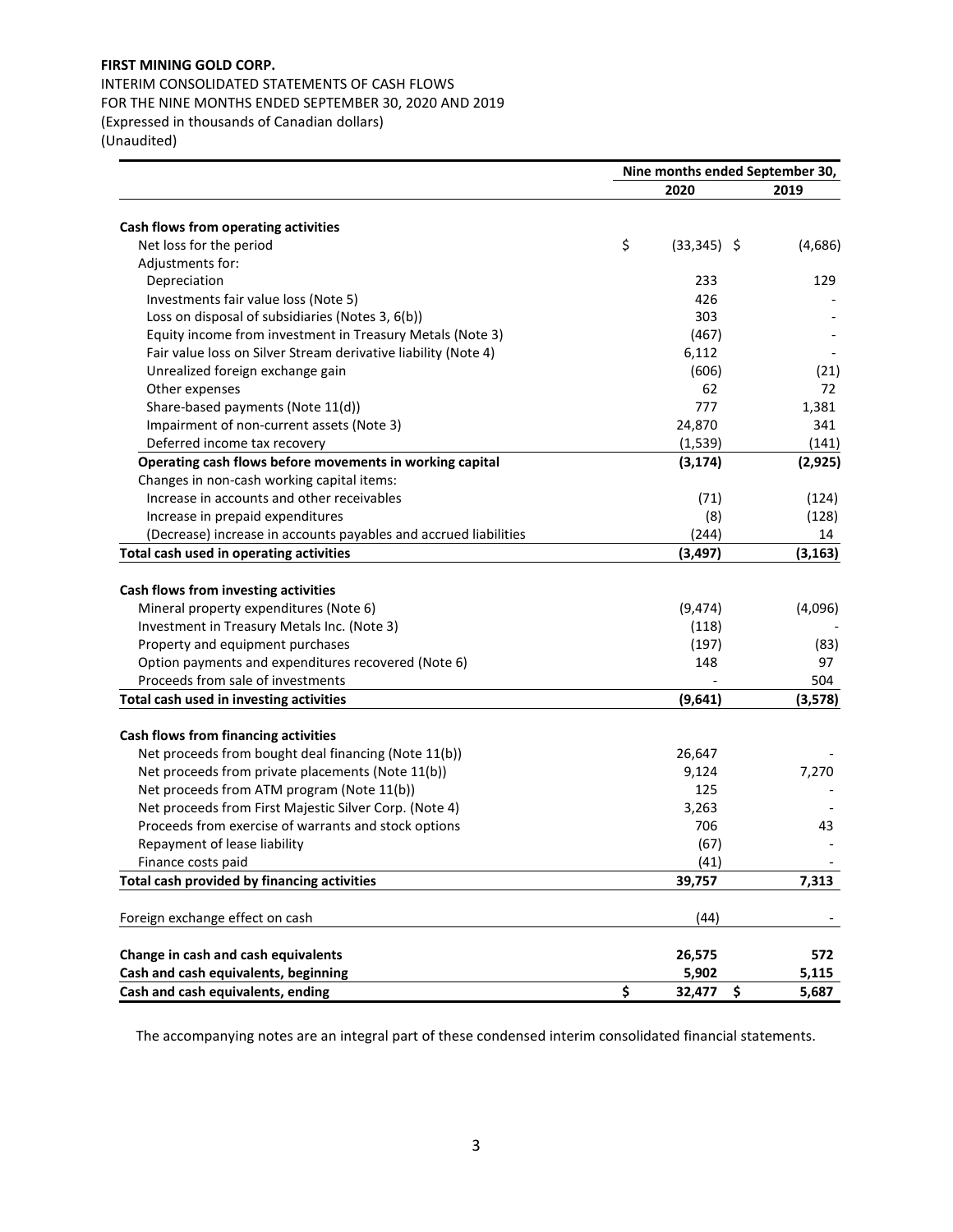INTERIM CONSOLIDATED STATEMENTS OF CHANGES IN EQUITY

FOR THE NINE MONTHS ENDED SEPTEMBER 30, 2020 AND 2019

(Expressed in thousands of Canadian dollars, except share and per share amounts)

(Unaudited)

|                                                                                                      | Number of<br>common<br>shares | Share<br>capital | Warrant<br>reserve       | Share-based<br>payment<br>reserve | <b>Accumulated</b><br>other<br>comprehensive<br>income (loss) | <b>Accumulated</b><br>deficit | Total     |
|------------------------------------------------------------------------------------------------------|-------------------------------|------------------|--------------------------|-----------------------------------|---------------------------------------------------------------|-------------------------------|-----------|
|                                                                                                      |                               |                  |                          |                                   |                                                               |                               |           |
| Balance as at December 31, 2018                                                                      | 558,316,916 \$                | 275,068 \$       | 13,600 \$                | $16,630$ \$                       | $(5,292)$ \$                                                  | $(43,056)$ \$                 | 256,950   |
| Proceeds from private placements (Note 11(b))                                                        | 25,690,772                    | 6,393            | 1,018                    |                                   |                                                               |                               | 7,411     |
| Flow-through share premium liability (Note 11(b))                                                    |                               | (475)            |                          |                                   |                                                               |                               | (475)     |
| Shares issuance costs (Note 11(b))                                                                   |                               | (120)            | (21)                     |                                   |                                                               |                               | (141)     |
| Exercise of warrants (Note 11(c))                                                                    | 214,200                       | 108              | (65)                     |                                   |                                                               |                               | 43        |
| Share-based payments                                                                                 |                               |                  | $\overline{\phantom{a}}$ | 1,863                             |                                                               |                               | 1,863     |
| Loss for the period                                                                                  |                               |                  |                          |                                   |                                                               | (4,686)                       | (4,686)   |
| Other comprehensive income                                                                           |                               |                  |                          |                                   | 1,152                                                         |                               | 1,152     |
| Balance as at September 30, 2019                                                                     | 584,221,888 \$                | 280,974 \$       | $14,532$ \$              | 18,493\$                          | $(4, 140)$ \$                                                 | $(47, 742)$ \$                | 262,117   |
|                                                                                                      |                               |                  |                          |                                   |                                                               |                               |           |
| Balance as at December 31, 2019                                                                      | 591,997,138 \$                | 282,666 \$       | $14,532$ \$              | 18,798\$                          | $(3,649)$ \$                                                  | $(50,015)$ \$                 | 262,332   |
| Proceeds from bought deal financing (Note 11(b))<br>Bought deal financing share issuance costs (Note | 57,500,000                    | 25,339           | 3,411                    |                                   |                                                               |                               | 28,750    |
| 11(b)                                                                                                |                               | (1,854)          | (249)                    |                                   |                                                               |                               | (2, 103)  |
| Proceeds from private placements (Note 11(b))                                                        | 40,198,095                    | 8,160            | 1,122                    |                                   |                                                               |                               | 9,282     |
| Flow-through share premium liability (Note 11(b))                                                    |                               | (300)            |                          |                                   |                                                               |                               | (300)     |
| Private placements share issuance costs (Note 11(b))                                                 |                               | (136)            | (22)                     |                                   |                                                               |                               | (158)     |
| At-the-market distributions (Note 11(b))                                                             | 532,000                       | 125              |                          |                                   |                                                               |                               | 125       |
| Exercise of options (Note 11(d))                                                                     | 2,092,500                     | 1,049            | $\sim$                   | (428)                             |                                                               |                               | 621       |
| Exercise of warrants (Note 11(c))                                                                    | 247,500                       | 98               | (13)                     |                                   |                                                               |                               | 85        |
| Shares issued for prior mineral property acquisition                                                 | 24,220                        | 4                |                          |                                   |                                                               |                               | 4         |
| Warrants issued to First Majestic Silver Corp. (Note 4)                                              |                               |                  | 6,278                    |                                   |                                                               |                               | 6,278     |
| Share-based payments                                                                                 |                               |                  |                          | 1,165                             |                                                               |                               | 1,165     |
| Obligation to distribute investments                                                                 |                               |                  |                          |                                   |                                                               | (37, 222)                     | (37, 222) |
| Loss for the period                                                                                  |                               |                  |                          |                                   |                                                               | (33, 345)                     | (33, 345) |
| Other comprehensive income                                                                           |                               |                  |                          |                                   | 2,442                                                         |                               | 2,442     |
| Balance as at September 30, 2020                                                                     | 692,591,453 \$                | 315,151 \$       | 25,059 \$                | 19,535 \$                         | $(1,207)$ \$                                                  | $(120, 582)$ \$               | 237,956   |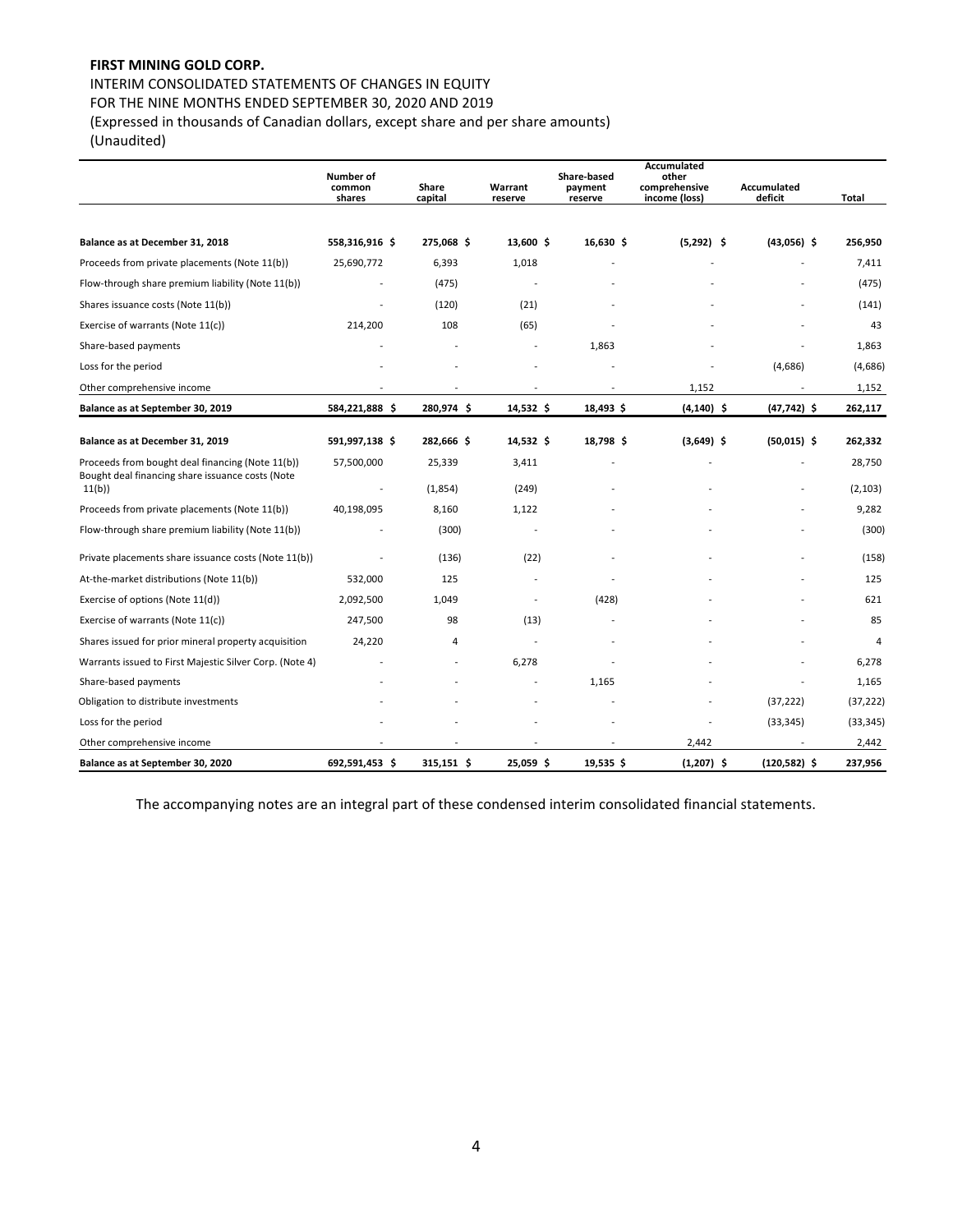## **1. NATURE OF OPERATIONS**

First Mining Gold Corp. (the "Company" or "First Mining") is a public company which is listed on the Toronto Stock Exchange (the "TSX") under the symbol "FF", on the OTCQX under the symbol "FFMGF", and on the Frankfurt Stock Exchange under the symbol "FMG". The Company's head office and principal address is Suite 2070 – 1188 West Georgia Street, Vancouver, British Columbia, Canada, V6E 4A2.

First Mining was incorporated on April 4, 2005. The Company changed its name to First Mining Gold Corp. in January 2018.

First Mining is a Canadian gold company focused on the development and permitting of the Springpole Gold Project in northwestern Ontario. The Company also holds a significant equity investment in Treasury Metals Inc. ("Treasury Metals") (TSX: TML) (Note 3) which is advancing the Goliath-Goldlund gold projects in Ontario towards a construction decision. First Mining's portfolio of gold projects in eastern Canada also includes Pickle Crow (being advanced in partnership with Auteco Minerals Ltd. ("Auteco") (ASX: AUT)), Cameron, Hope Brook, Duparquet, Duquesne, and Pitt.

These condensed interim consolidated financial statements include the accounts of the Company and its subsidiaries. The following table highlights the Company's material subsidiaries together with their projects:

| Name of the<br>subsidiary             | Ownership<br>Percentage | Project                                                                                                                                  | Location                        |
|---------------------------------------|-------------------------|------------------------------------------------------------------------------------------------------------------------------------------|---------------------------------|
| <b>Gold Canyon Resources</b><br>Inc.  | 100%                    | Springpole Gold Project ("Springpole")                                                                                                   | Northwestern Ontario,<br>Canada |
| Coastal Gold Corp.                    | 100%                    | Hope Brook Gold Project ("Hope Brook")                                                                                                   | Newfoundland, Canada            |
| Cameron Gold<br>Operations Ltd.       | 100%                    | Cameron Gold Project ("Cameron")                                                                                                         | Northwestern Ontario,<br>Canada |
| PC Gold Inc.                          | 100%                    | Pickle Crow Gold Project ("Pickle Crow") (Note 6(a))                                                                                     | Northwestern Ontario,<br>Canada |
| <b>Clifton Star Resources</b><br>Inc. | 100%                    | Duquesne Gold Project ("Duquesne")<br>10% indirect interest in the Duparquet Gold Project<br>("Duparquet")<br>Pitt Gold Project ("Pitt") | Québec, Canada                  |

#### **2. BASIS OF PRESENTATION**

These condensed interim consolidated financial statements have been prepared in accordance with International Accounting Standard 34, *Interim Financial Reporting* using policies consistent with International Financial Reporting Standards ("IFRS") as issued by the International Accounting Standards Board. These condensed interim consolidated financial statements should be read in conjunction with the Company's audited annual consolidated financial statements for the year ended December 31, 2019, as some disclosures from the annual consolidated financial statements have been condensed or omitted. There are no IFRS or International Financial Reporting Interpretations Committee interpretations that are not yet effective that would be expected to have a material impact on the Company's consolidated financial statements.

These condensed interim consolidated financial statements have been prepared on a historical cost basis, except for financial instruments classified as fair value through profit and loss or fair value through other comprehensive income (loss), which are stated at their fair value. The condensed interim consolidated financial statements are presented in Canadian dollars, unless otherwise noted, and tabular amounts are expressed in thousands of Canadian dollars.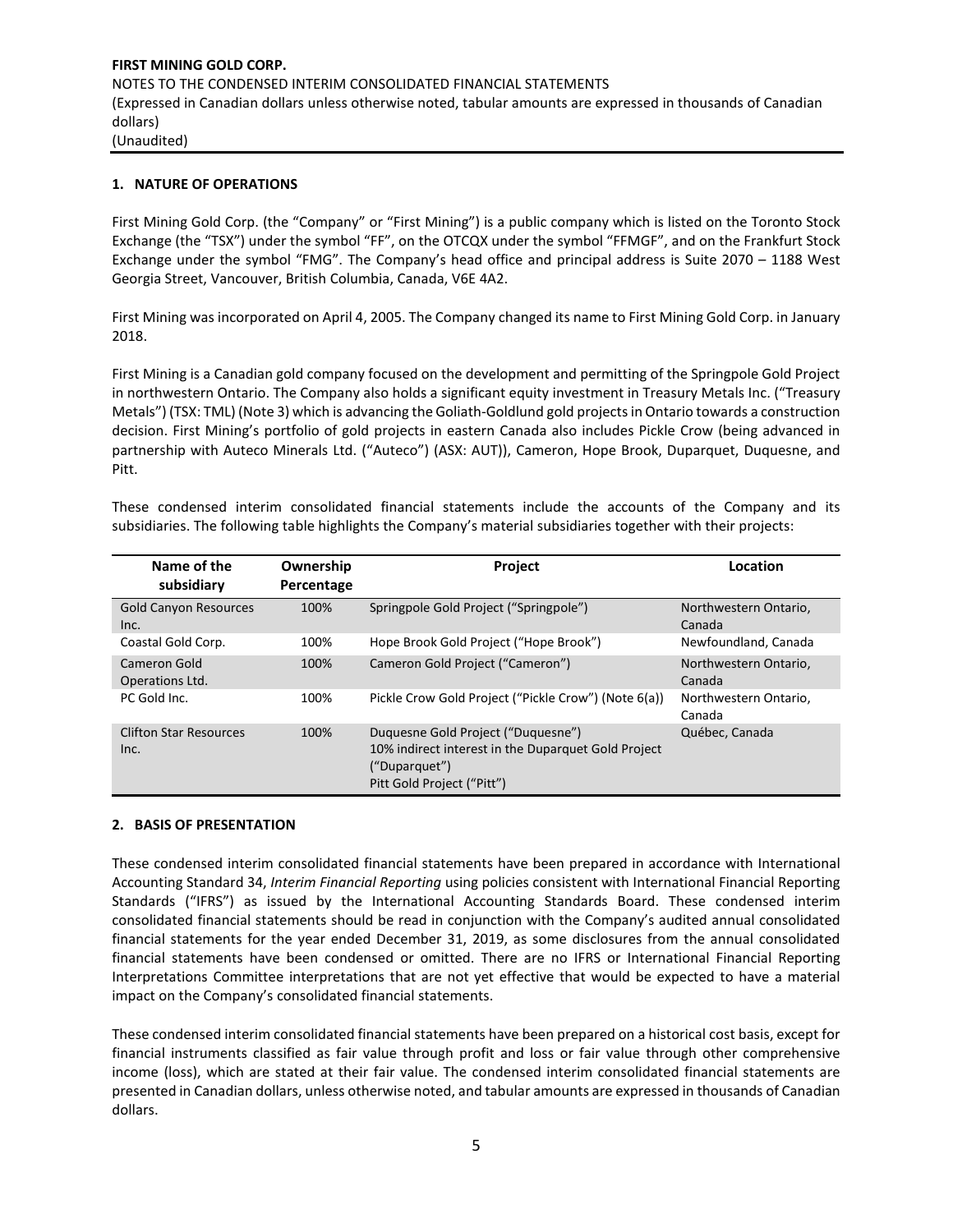## **2. BASIS OF PRESENTATION (Continued)**

The functional currency of the Company and its Canadian subsidiaries is the Canadian dollar while the functional currency of the Company's non-Canadian subsidiaries is the US dollar.

These condensed interim consolidated financial statements were approved by the Board of Directors on November 13, 2020.

In preparing the Company's unaudited condensed interim consolidated financial statements for the three and nine months ended September 30, 2020, the Company used the same accounting policies and methods of computation as in the annual consolidated financial statements for the year ended December 31, 2019, except for the following policies adopted as a result of the new transactions which occurred in the period:

## **a) Investment in associate**

An associate is an entity over which the Company has significant influence and which is neither a subsidiary nor a joint arrangement.

The Company has significant influence over an entity when it has the power to participate in the financial and operating policy decisions of the associate but does not have control or joint control.

The Company's investment in the common shares of Treasury Metals (Note 3) has been treated as an investment in associate and accounted for using the equity method.

Under the equity method, the Company's investment in the common shares of the associate is initially recognized at cost and subsequently increased or decreased to recognize the Company's share of net income and losses of the associate, after any adjustments necessary to give effect to uniform accounting policies, any other movement in the associate's reserves, and for impairment losses after the initial recognition date. The Company's share of income and losses of the associate is recognized in net income during the period.

Dividends and repayment of capital received from an associate are accounted for as a reduction in the carrying amount of the Company's investment.

At the end of each reporting period, the Company assesses whether there is any objective evidence that an investment in an associate is impaired. Objective evidence includes observable data indicating there is a measurable decrease in the estimated future cash flows of the investee's operations. A significant or prolonged decline in the fair value of an equity investment below its cost is also objective evidence of impairment. When there is objective evidence that an investment is impaired, the carrying amount of such investment is compared to its recoverable amount, being the higher of its fair value less costs of disposal and value-in-use. If the recoverable amount of an investment is less than its carrying amount, the carrying amount is reduced to its recoverable amount and an impairment loss, being the excess of carrying amount over the recoverable amount, is recognized in the period in which the relevant circumstances are identified. When an impairment loss reverses in a subsequent period, the carrying amount of the investment is increased to the revised estimate of recoverable amount to the extent that the increased carrying amount does not exceed the carrying amount that would have been determined had an impairment loss not been previously recognized. A reversal of an impairment loss is recognized in net income in the period in which the reversal occurs.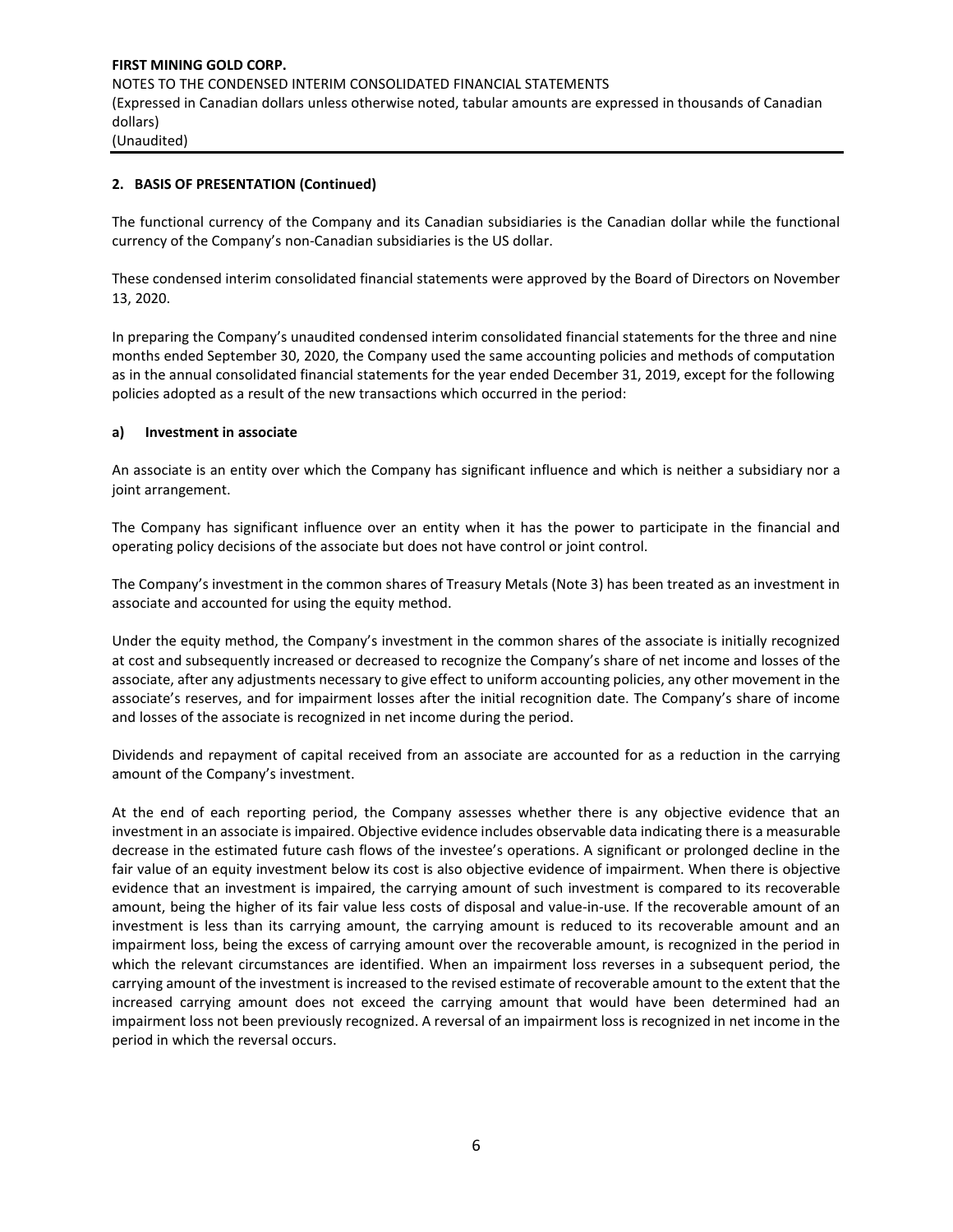## **2. BASIS OF PRESENTATION (Continued)**

## **b) Accounting policy judgements and estimation uncertainty**

The Company's management makes judgments in its process of applying the Company's accounting policies in the preparation of its unaudited condensed interim consolidated financial statements. In addition, the preparation of the financial data requires the Company's management to make estimates of the impacts of uncertain future events on the carrying amounts of the Company's assets and liabilities at the end of the reporting period, and the reported amounts of revenues and expenses during the reporting period. Actual results may differ from those estimates as the estimation process is inherently uncertain. Estimates are reviewed on an ongoing basis based on historical experience and other factors that are considered relevant under the circumstances. Revisions to estimates and the resulting impacts on the carrying amounts of the Company's assets and liabilities are accounted for prospectively.

In preparing the Company's unaudited condensed interim consolidated financial statements for the three and nine months ended September 30, 2020, the policy judgments and estimation uncertainty disclosed in Note 3 of its audited consolidated financial statements for the year ended December 31, 2019 continue to apply. In addition, the following new areas of accounting policy judgment and estimation uncertainty are applicable:

## **COVID-19**

In March 2020, the World Health Organization declared a global pandemic related to the virus known as COVID-19. As the Company does not have production activities, the ability to fund ongoing exploration is affected by the availability of financing. Due to market uncertainty the Company may be restricted in its ability to raise additional funding. The impact of COVID-19 on the Company over time is not determinable; however, its effects may have a material impact on the Company's financial position, results of operations and cash flows in future periods.

#### **Classification and fair value of silver stream derivative liability**

The Company has concluded that its Silver Stream is a standalone derivative measured at fair value through profit and loss ("FVTPL"). The Silver Stream failed to qualify under the 'own use exemption' as a result of the silver substitution provisions within the Silver Purchase Agreement. In addition, the Company has an unavoidable obligation to repay the Advance Payment or deliver the silver to First Majestic.

The determination of the fair value is also an area of significant estimation uncertainty. The fair value is calculated by utilising a Monte Carlo simulation valuation model. A Monte Carlo valuation model relies on random sampling and is often used when modeling cash flows with many inputs and where there is significant uncertainty in the future value of inputs and where the movement of the inputs can be independent of each other. The key inputs used in the Silver Stream fair value calculation are further disclosed in Note 4. Changes in the inputs to the valuation model may result in material changes in the fair value of the silver stream derivative liability and the amount of fair value gains or losses recognized in the statement of net loss and comprehensive loss in future periods.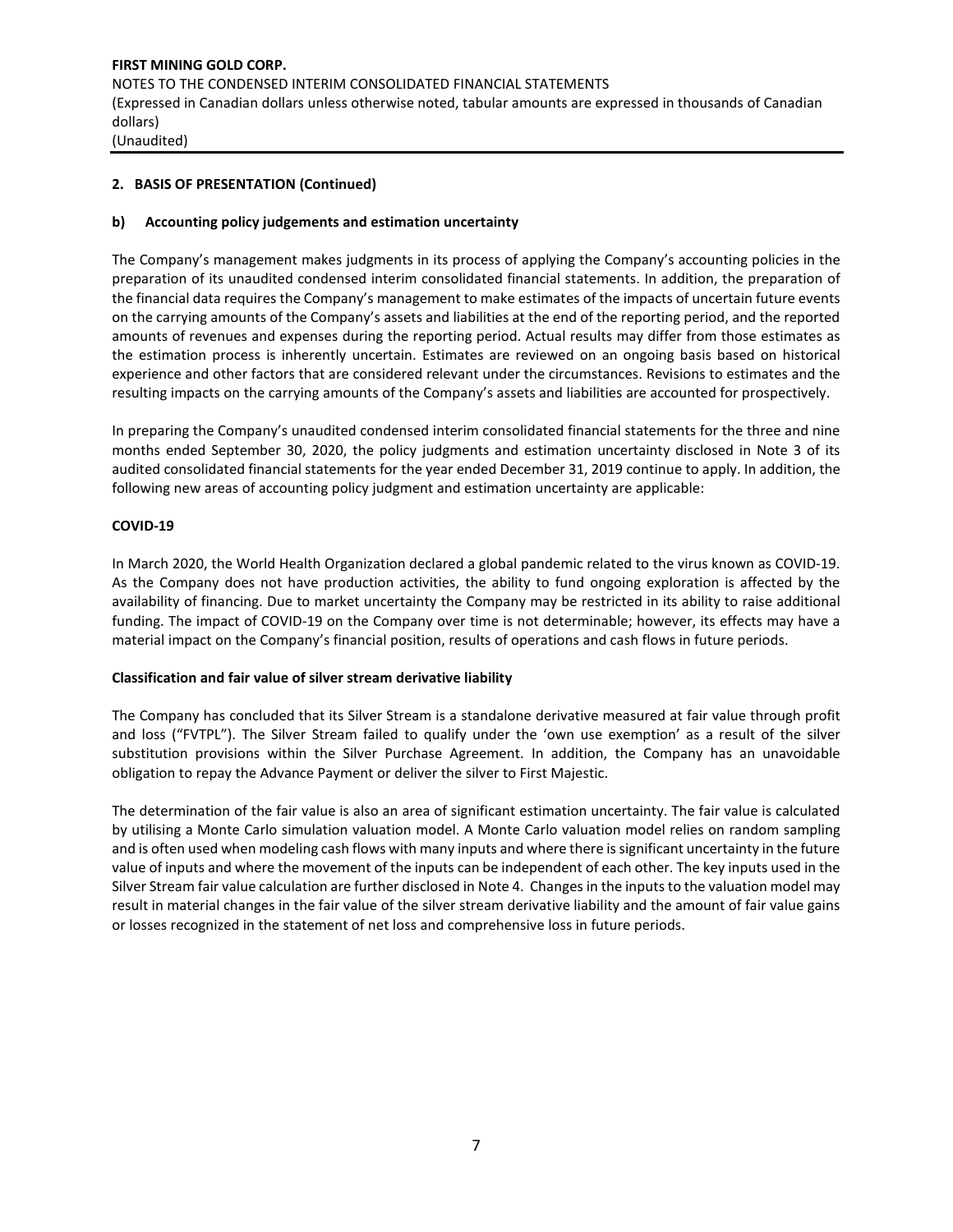## **2. BASIS OF PRESENTATION (Continued)**

#### **Recoverable amount of the Goldlund project**

As described in Note 3(b), management estimated the recoverable amount of the Goldlund project upon close of the Treasury Share Purchase Agreement (defined in Note 3). The estimation uncertainty in this calculation arose primarily from assumptions about:

- The probability of receipt of the contingent milestone payments (discussed below)
- The fair value of Treasury Metals Warrants (defined in Note 3) (discussed below); and
- The value of the retained property interest in the form of the 1.5% NSR, which was calculated using a probability-weighted discounted cash flow model.

#### **Milestone payments per Treasury Share Purchase Agreement**

The Company applied judgment in the determination of whether to recognize the contingent milestone payments in accordance with the Treasury Share Purchase Agreement (defined in Note 3). In management's judgment, it is probable that a significant reversal in the amount of cumulative milestone payments recognized may occur due to the uncertainty of these milestones being reached. In making this judgment, management considered the expected length of time that may pass before this uncertainty is resolved, as well as the fact that achievement of the milestones is outside of the Company's control. Therefore, the milestone payments were not considered in the determination of the recoverable amount of the Goldlund project and have not been recognized as assets as at September 30, 2020.

#### **Fair value of Treasury Metals Warrants**

The Company made assumptions when estimating the fair value of its warrants held in Treasury Metals, as described in Note 3. The fair value of the warrants at the date of grant is measured using the Black-Scholes pricing model. Changes in the input assumptions can significantly affect the fair value estimate.

#### **Impairment of investment in associate**

With respect to its investment in associate, the Company is required to make estimates and judgments about future events and circumstances and whether the carrying amount of the asset exceeds its recoverable amount. Recoverability depends on various factors, including the identification of economic recoverability of reserves at Treasury Metals' exploration properties, the ability of Treasury Metals to obtain the necessary financing to complete the development, and future profitable production or proceeds from the disposition of the Treasury Metals shares themselves. The publicly quoted share price of Treasury Metals is also a source of objective evidence about the recoverable amount of the equity investment.

#### **Fair value of the Option – PC Gold**

The company has made assumptions when estimating the fair value of this option liability which arises under the terms of the Earn-In Agreement described in Note 6(a). As there is no observable market data which can be used to determine the fair value of the Option – PC Gold liability, management uses property specific and market-based information to determine whether a significant change in the fair value of the option liability has occurred. The specific assumptions made are disclosed in Note 6(a). Changes in these assumptions can significantly affect the fair value estimate.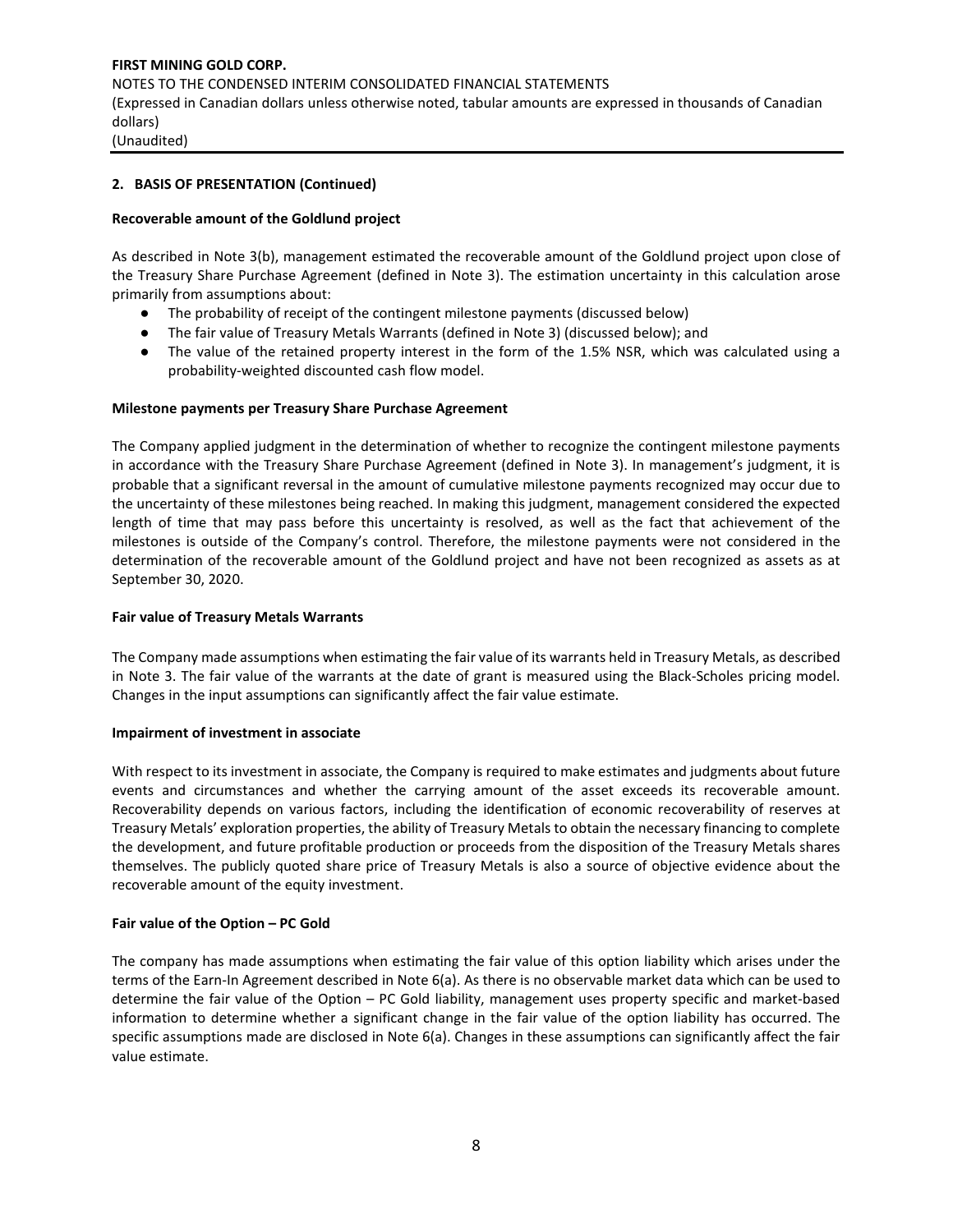#### **3. INVESTMENT IN TREASURY METALS**

#### **a) Treasury Share Purchase Agreement Overview**

On August 7, 2020, First Mining completed its transaction with Treasury Metals under a share purchase agreement (the "Treasury Share Purchase Agreement"), pursuant to which Treasury Metals agreed to acquire all of the issued and outstanding shares of Tamaka Gold Corporation, a previously wholly-owned subsidiary of the Company, and 100% owner of the Goldlund Project. Under the terms of the Treasury Share Purchase Agreement, First Mining received total consideration of \$91,521,000 which was comprised of (i) 43.33 million common shares (postconsolidation) of Treasury Metals ("Treasury Metals Shares"); (ii) 11.67 million common share purchase warrants (post-consolidation) of Treasury Metals ("Treasury Metals Warrants") with an exercise price of \$1.50 for a 3-year term; (iii) a retained 1.5% Net Smelter Returns ("NSR") royalty on Goldlund (0.5% of which can be bought back by Treasury Metals for \$5 million in cash); and (iv) the right to certain contingent milestone payments totaling \$5 million, payable in cash on certain key advancements at Goldlund.

## **b) Initial Recognition of Consideration Received**

The components of the consideration received in connection with the sale of Tamaka comprised the following:

- \$78,000,000 for 43.33 million Treasury Metals Shares (the "Share Consideration");
- \$9,812,000 for 11.67 million Treasury Metals Warrants (the "Warrant Consideration") Note 5; and
- \$3,709,000 for the retained 1.5% NSR (the "NSR Consideration") Note 6.  **\$91,521,000**

#### **Share Consideration**

The Company applies equity accounting for the investment in the Treasury Metals Shares. The fair value of the Treasury Metals Shares at closing of \$78,000,000 was determined using the quoted price of Treasury Metals common shares on August 7, 2020. Upon closing of the transaction, First Mining held approximately 40% (September 30, 2020 – 40%) of Treasury Metals common shares (on an undiluted basis) and has nominated three individuals to its Board of Directors. The Company has concluded it has significant influence over Treasury Metals and will account for its investment using the equity method.

#### **Warrant Consideration**

The warrants of Treasury Metals have been accounted for as FVTPL. The Company uses the Black-Scholes option pricing model to calculate the fair value of the warrants held in Treasury Metals both as at August 7, 2020 and on an ongoing basis. The Company used the following assumptions:

|                           | <b>August 7, 2020</b> | September 30, 2020 |
|---------------------------|-----------------------|--------------------|
| Risk-free interest rate   | 0.23%                 | 0.23%              |
| Expected life (years)     | 3.00 vears            | 2.85 years         |
| Expected volatility $(1)$ | 62.44%                | 62.79%             |
| Expected dividend yield   | Nil                   | Nil                |

(1) The computation of expected volatility was based on Treasury Metals' historical price volatility, over a period which approximates the expected life of the warrant.

As at September 30, 2020, the fair value of the warrants decreased to \$6,860,000 which resulted in a loss of \$2,952,000 for the period between August 7, 2020 to September 30, 2020. The loss is recorded within the investments fair value gain (loss) in the statement of net loss and comprehensive income.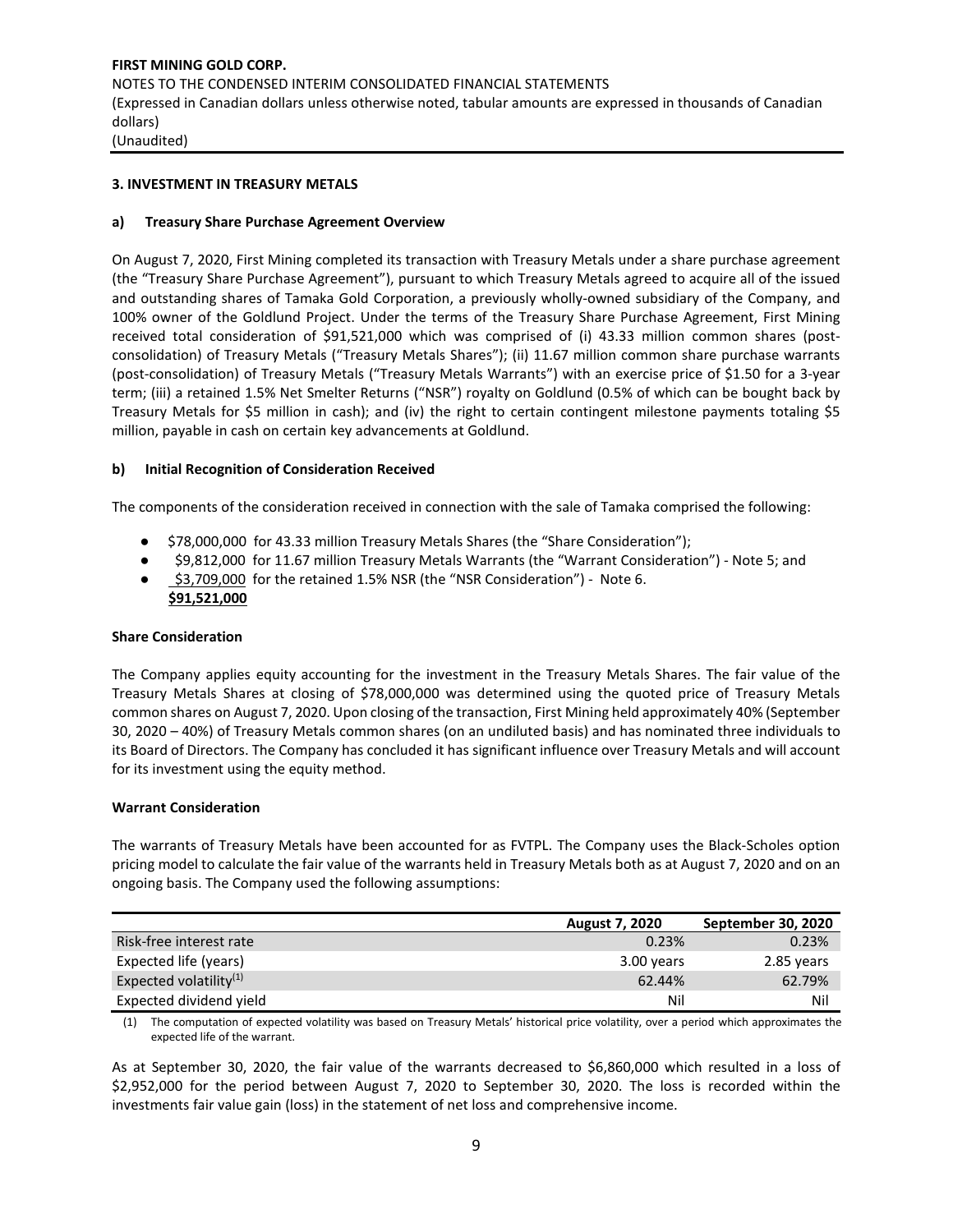## **3. INVESTMENT IN TREASURY METALS (Continued)**

## **NSR Consideration**

The 1.5% NSR royalty on Goldlund was measured at fair value and recorded in "Disposal, impairment or reclassification" under "Mineral Properties" (Note 6).

## **c) Equity Accounting Method for Investment in Treasury Metals and Impairment**

As at September 30, 2020 the fair market value of the Company's investment in common shares of Treasury Metals was \$62,833,000, based on the quoted market price. Due to the significant decline in fair value of the Treasury Metals Shares at September 30, 2020, the Company recorded an impairment of the investment in Treasury Metals amounting to \$15,634,000. This impairment is recorded within the impairment of non-current assets in the statement of net loss and comprehensive income.

|                                                     | <b>Investment in Treasury</b><br><b>Metals</b> |
|-----------------------------------------------------|------------------------------------------------|
| Balance, December 31, 2019                          |                                                |
| Acquisition - Initial Recognition on August 7, 2020 | 78,000                                         |
| Equity income                                       | 467                                            |
| Impairment of Investment in Treasury Metals Inc.    | (15, 634)                                      |
| Balance, September 30, 2020                         | 62,833                                         |

Treasury Metals Summarized Statement of Financial Position

The assets and liabilities of Treasury Metals are summarized in the following table and the September 30, 2020 numbers are taken from Treasury Metals' interim condensed consolidated financial statements as at September 30, 2020.

|                            | September 30, 2020 |
|----------------------------|--------------------|
| Current assets             | 9,060              |
| Non-current assets         | 175,354            |
|                            | 184,414            |
| <b>Current liabilities</b> | 6,470              |
| Non-current liabilities    | 8,289              |
|                            | 14,759             |
| <b>Net assets</b>          | 169,655            |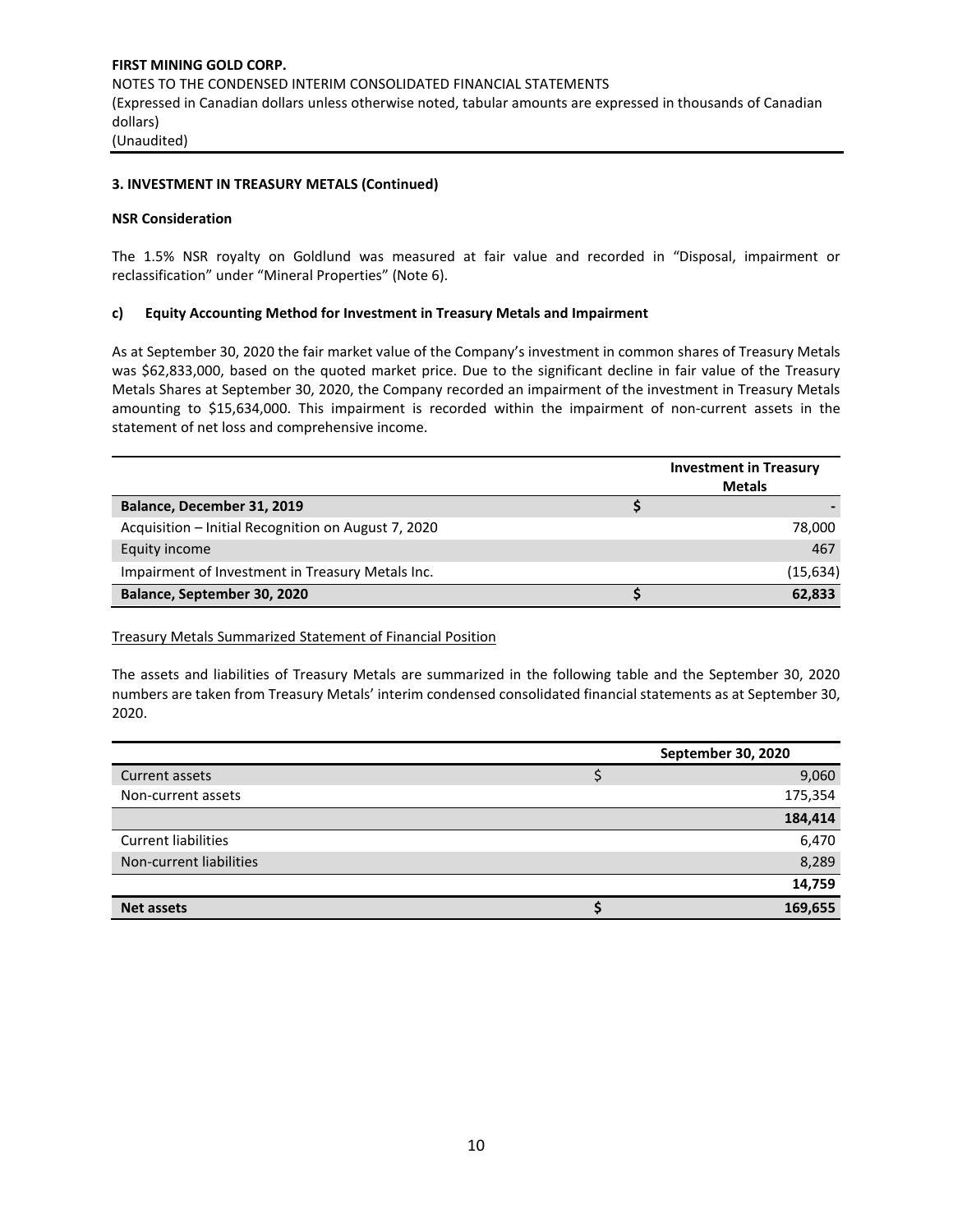## **3. INVESTMENT IN TREASURY METALS (Continued)**

Reconciliation of Net Assets to Carrying value

| Balance, December 31, 2019                                  |           |
|-------------------------------------------------------------|-----------|
| Initial Recognition on August 7, 2020                       | 167,238   |
| Equity income                                               | 1,194     |
| Other increase in equity of Treasury Metals                 | 1,223     |
| Balance, September 30, 2020                                 | 169,655   |
| First Mining's share of net assets                          | 65,334    |
| Incremental fair value of Goldlund-Goliath mineral property | 13,133    |
| Impairment of investment in Treasury Metals                 | (15, 634) |
| <b>Carrying value</b>                                       | 62,833    |

## **d) Goldlund Mineral Property Impairment**

During the nine months ended September 30, 2020, the Company recorded an impairment of the Goldlund project amounting to \$9,236,000 (2019 - \$nil), based on the recoverable amount indicated by the consideration received under the Treasury Share Purchase Agreement. In determining the recoverable amount, management determined the fair value of the 43.33 million Treasury Metals Shares based on quoted market prices, the fair value of the 11.67 million Treasury Metals Warrants based on a Black-Scholes option valuation, and the fair value of the retained 1.5% NSR royalty based on a probability weighted discounted cash flow model. As at June 30, 2020, the Company recorded an impairment of the Goldlund project amounting to \$22,498,000 (2019 - \$nil) based on facts and circumstances in existence at that date, which was partially reversed based on the transaction value at the closing date on August 7, 2020, resulting in an impairment reversal of \$13,262,000 for the three months ended September 30, 2020. This cumulative impairment is recorded within the impairment of non-current assets in the statement of net loss and comprehensive income.

#### Reconciliation of Income Statement expense: Impairment of non-current assets

|                                                                   | 3 months ended<br>September 30,<br>2020 | 9 months ended<br>September 30,<br>2020 |
|-------------------------------------------------------------------|-----------------------------------------|-----------------------------------------|
| Mineral Property impairment – recorded on June 30, 2020           | $\overline{\phantom{a}}$                | 22,498                                  |
| Mineral Property impairment reversal - recorded on August 7, 2020 | (13, 262)                               | (13, 262)                               |
| Impairment of Investment in Treasury Metals (Equity Interest)     | 15,634                                  | 15,634                                  |
| Total expense for the period                                      | 2.372                                   | 24,870                                  |

#### **e) Obligation to Distribute Investments**

In accordance with the terms of a Shareholders Agreement signed in connection with the transaction, First Mining is required to distribute approximately 20.94 million Treasury Metals Shares and all of the Treasury Metals Warrants to its shareholders (the "Distribution") within 12 months of closing of the transaction. Following the Distribution, First Mining will retain approximately 22.39 million Treasury Metals Shares, leaving the Company with a 19.9% interest. As at September 30, 2020, the Company accrued a liability for the obligation to distribute investments of \$37,222,000 with a corresponding entry booked into equity.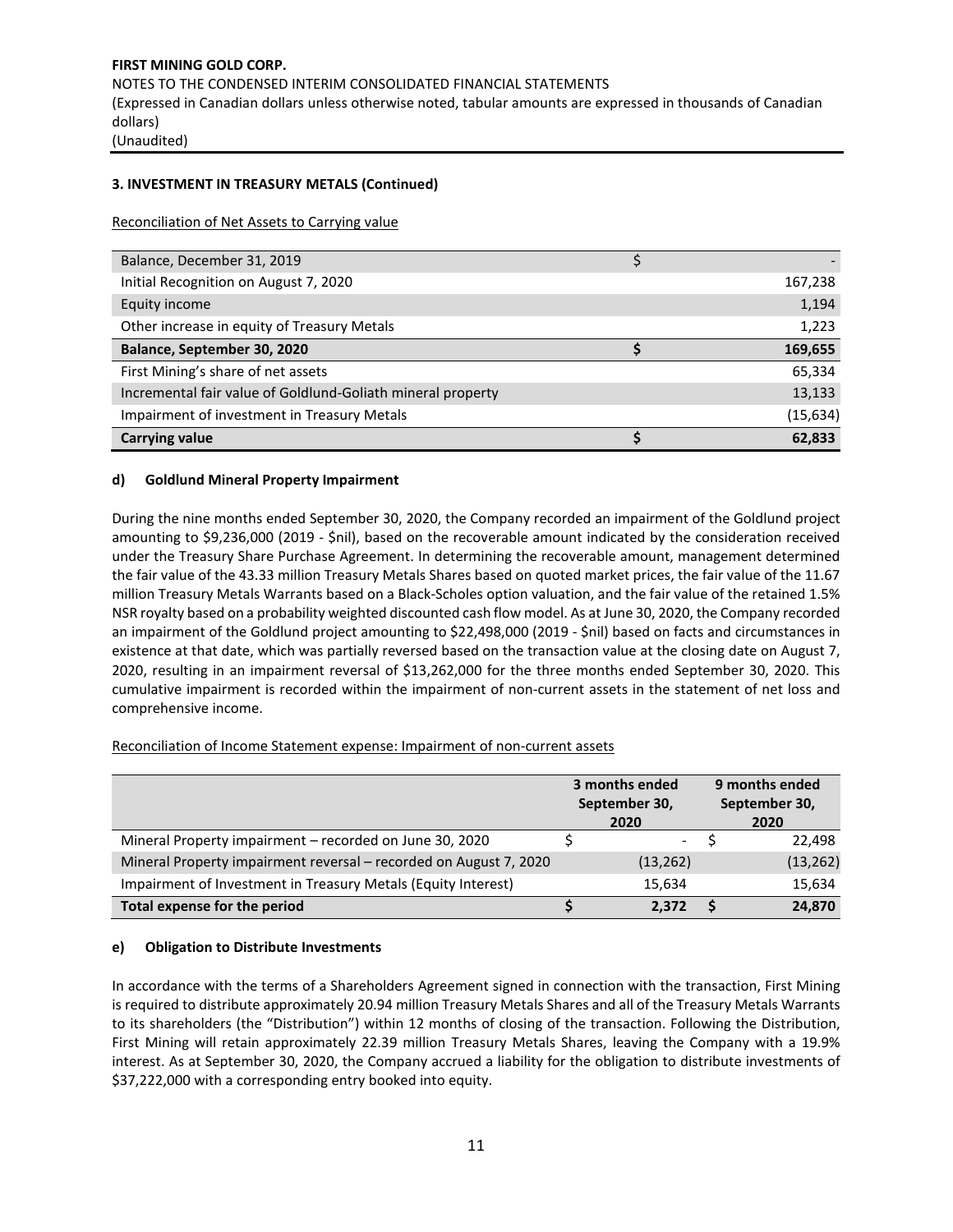## **4. SILVER STREAM DERIVATIVE LIABILITY**

## **a) Silver Purchase Agreement Overview**

On June 10, 2020, the Company entered into a silver purchase agreement (the "Silver Purchase Agreement") with First Majestic Silver Corp. ("First Majestic"), which closed on July 2, 2020. Under the terms of the Silver Purchase Agreement, First Majestic agreed to pay First Mining total consideration of US\$22.5 million, in three tranches, for the right to purchase 50% of the payable silver produced from the Springpole Gold Project over the life of the project (the "Silver Stream") and also received 30 million common share purchase warrants of First Mining. Each share purchase warrant entitles First Majestic to purchase one common share of First Mining at an exercise price of \$0.40 for a period of five years.

Upon receipt of its share of silver production, First Majestic will make ongoing cash payments to First Mining for each ounce of silver delivered in an amount equal to 33% of the lesser of the average spot price of silver for the applicable calendar quarter, and the spot price of silver at the time of delivery (the "Silver Cash Price"), subject to a price cap of US\$7.50 per ounce of silver (the "Price Cap"). The Price Cap is subject to annual inflation escalation of 2%, beginning at the start of the third year after commencement of production at the project.

First Mining has the right to repurchase 50% of the Silver Stream for US\$22.5 million at any time prior to the commencement of production at Springpole (the "Buy-Back Right").

## **b) Consideration Received and Future Silver Stream Terms**

Per the Silver Purchase Agreement, First Majestic paid US\$10 million to First Mining on the July 2, 2020 closing date, with US\$2.5 million paid in cash and the remaining US\$7.5 million paid in common shares of First Majestic (the Company received 805,698 First Majestic common shares and these were recorded in Investments – see Note 5).

Future consideration payable for the Silver Stream includes two further tranches (split evenly between cash and First Majestic common shares) based on the achievement of certain Springpole Gold Project milestones. Upon completion of a positive a Pre-Feasibility Study ("PFS"), First Mining will receive US\$7.5 million from First Majestic, with a further US\$5 million payable upon First Mining receiving approval of either a Federal or Provincial Environmental Assessment. (The three tranches of consideration totaling US\$22.5 million constitute the "Advance Payment"). In the event of default, First Majestic may terminate the Silver Purchase Agreement and the Advance Payment received by First Mining at that time would become repayable.

The Advance Payment amount is used to track the stream balance for commercial, but not accounting purposes. Until the date where the Advance Payment is reduced to nil, an amount equal to the number of ounces of silver delivered to First Majestic multiplied by the difference between the spot price of silver and the Silver Cash Price shall reduce the balance of the Advance Payment on the delivery date. In the event the Company exercises the Buy-Back Right by paying US\$22.5 million to First Majestic, the Advance Payment amount shall be reduced to nil.

The Silver Stream has an initial term of 40 years from July 2, 2020. The term is automatically extended by successive 10-year periods as long as the life of mine continues for the Springpole Gold Project. If upon expiration of the term of the Silver Purchase Agreement, the Company has not sold to First Majestic an amount of silver sufficient to reduce the Advance Payment to nil, then a refund of the uncredited balance, without interest shall be due and owing by the Company to First Majestic.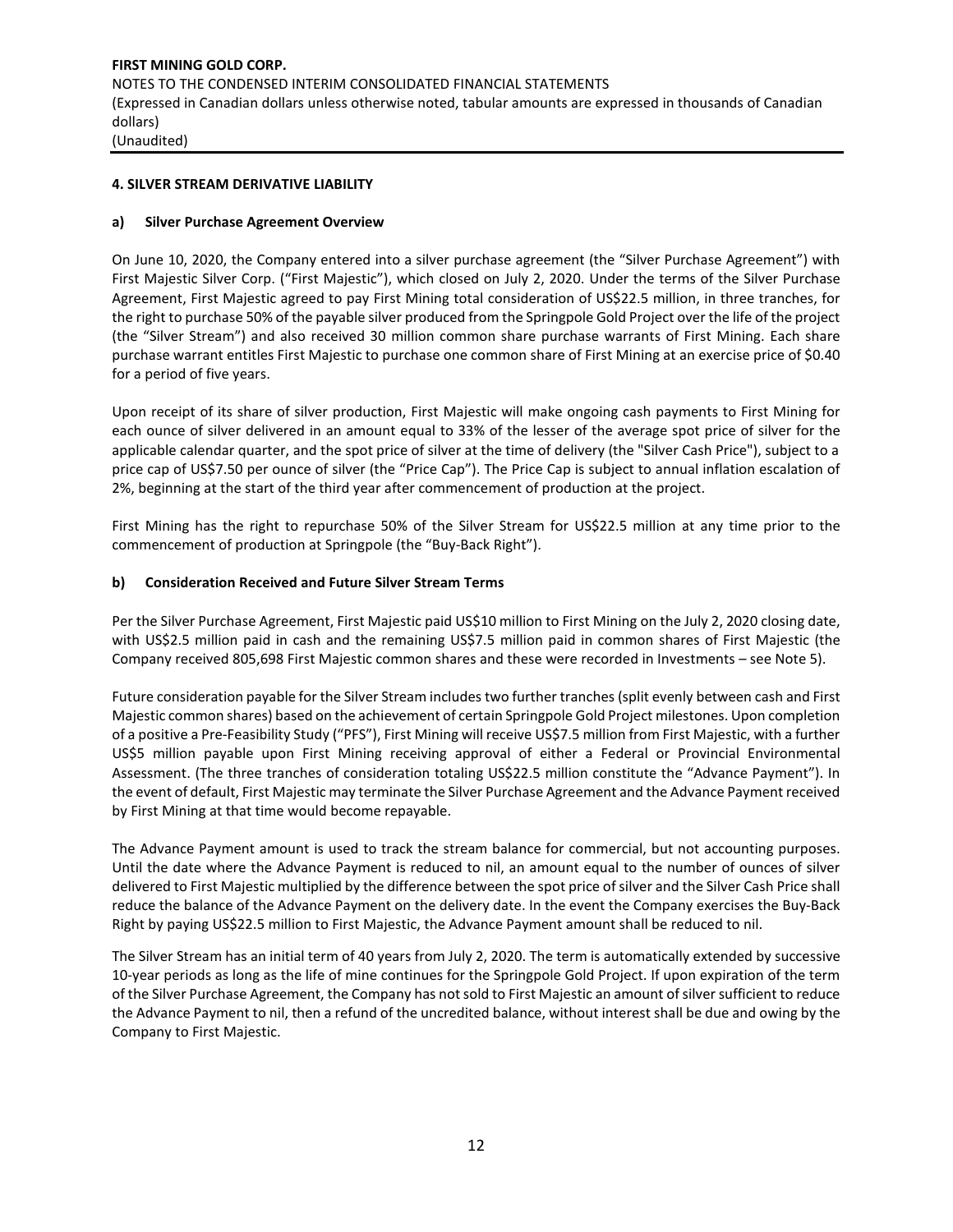## **4. SILVER STREAM DERIVATIVE LIABILITY (Continued)**

The silver delivered to First Majestic may be sourced from the Springpole Gold Project, or the Company may substitute any required refined silver with refined silver from a source other than the Springpole Gold Project, with the exception of silver purchased on a commodity exchange.

## **c) Silver Stream Derivative Liability Fair Value**

The Company has concluded that the Silver Stream is a standalone derivative measured at FVTPL. The Company considered whether the Silver Stream would qualify as an 'own use contract', whereby it would not require fair value accounting under IFRS. An 'own use contract' is one that results in the physical delivery of a company's own nonfinancial asset. The Silver Stream failed to qualify under the 'own use exemption' as a result of the silver substitution provisions within the Silver Purchase Agreement. In addition, the Company has an unavoidable obligation to repay the Advance Payment or deliver the silver to First Majestic.

As of the acquisition date, the estimated fair value of the Silver Stream derivative liability was determined using a discounted cash flow model which incorporated a Monte Carlo simulation. The fair value of the Silver Stream derivative liability is a Level 3 measurement. The key inputs to calculate the fair value of the silver stream derivative liability at each reporting date include:

- COMEX spot silver price;
- COMEX silver forward curve;
- COMEX 5-year at-the-money silver implied volatility;
- USD 3-month LIBOR discount curve;
- First Mining's estimated credit spread;
- Probability of receiving future advanced payments; and
- Quarterly delivery schedule of payable silver.

The fair value of the Silver Stream derivative liability is calculated at each reporting date as the net of the future Advance Payment tranches receivable (an asset for the Company) and the Silver Stream obligation (a liability to the company), with gains and losses recorded in the statement of net loss and comprehensive income loss. The fair value of the Silver Stream derivative liability at July 2, 2020 was determined to be US\$5,431,000 (\$7,378,000), which consisted of the fair value of the Advance Payment tranches yet to be received of US\$8,473,000 (\$11,512,000), net of the fair value of the future Silver Stream obligation of US\$13,904,000 (\$18,890,000). At September 30, 2020, the fair value of the Silver Stream is US\$10,115,483 (\$13,490,000), which consisted of the fair value of the Advance Payment tranches receivable of US\$8,506,000 (\$11,346,000) net of the fair value of the Silver Stream obligation of US\$18,621,000 (\$24,836,000).

|                                                                                        | <b>Silver Stream</b><br>derivative liability |           |
|----------------------------------------------------------------------------------------|----------------------------------------------|-----------|
| Balance, December 31, 2019                                                             |                                              |           |
| Fair value of Silver Stream derivative liability - Initial Recognition on July 2, 2020 |                                              | (7, 378)  |
| Change in fair value during the period                                                 |                                              | (6, 112)  |
| Balance, September 30, 2020                                                            |                                              | (13, 490) |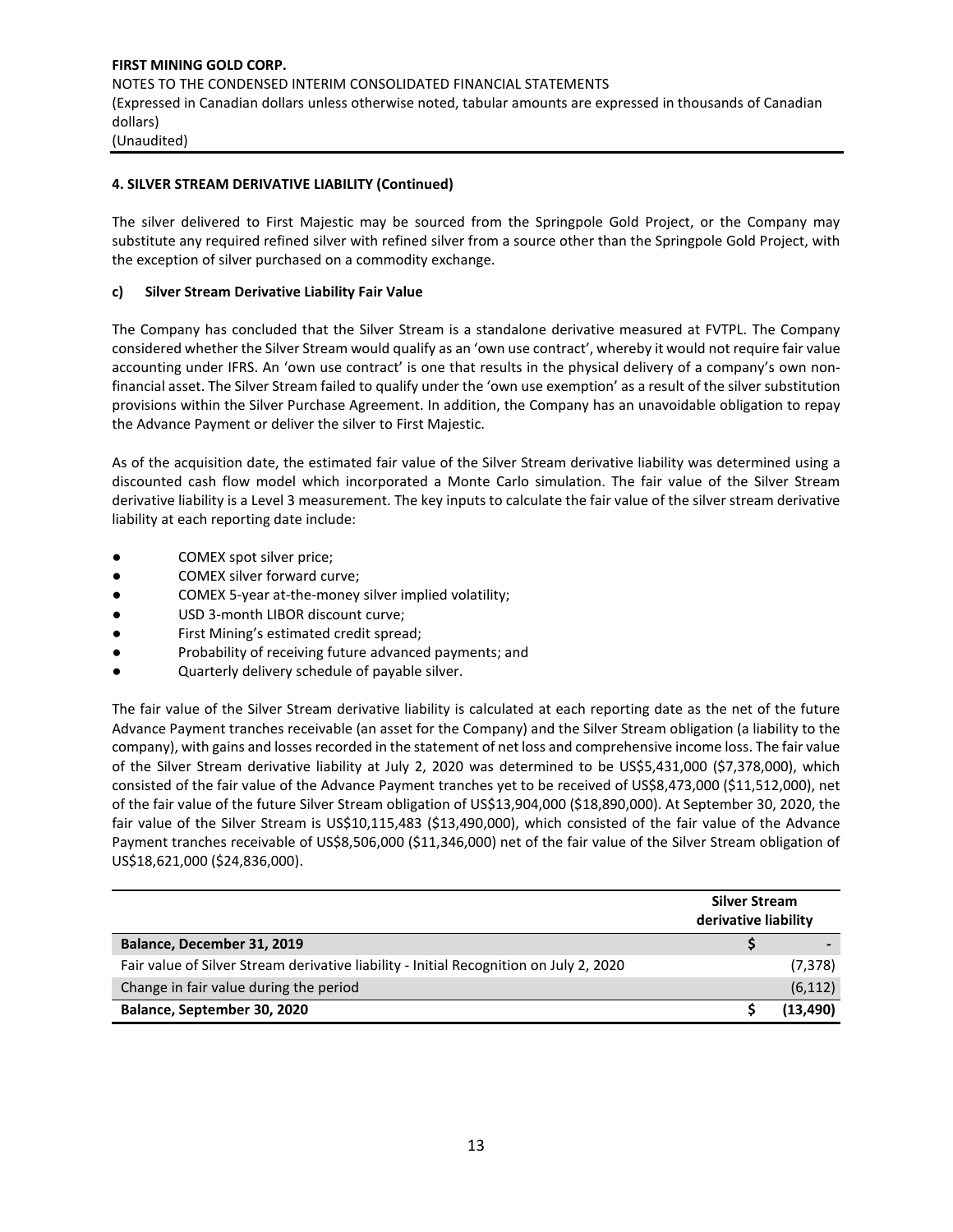## **4. SILVER STREAM DERIVATIVE LIABILITY (Continued)**

The fair value of the 30 million common share purchase warrants issued to First Majestic as part of the transaction was calculated using the Black-Scholes option pricing model. The fair value of the warrants of \$6,278,000 was recorded in Equity (Warrant reserve) on the Company's consolidated statements of financial position. The Company used the following Black-Scholes assumptions:

|                           | <b>July 2, 2020</b> |
|---------------------------|---------------------|
| Risk-free interest rate   | 0.38%               |
| Expected life (years)     | 5.00 years          |
| Expected volatility $(1)$ | 70.65%              |
| Expected dividend yield   | Nil                 |

(1) The computation of expected volatility was based on the Company's historical price volatility, over a period which approximates the expected life of the warrant.

## **5. INVESTMENTS**

The movements in investments during the nine months ended September 30, 2020, and year ended December 31, 2019 are summarized as follows:

|                                              |    | <b>Marketable Securities</b><br>(FVTPL) |   | <b>Marketable Securities</b><br>(FVTOCI) |     | Warrants<br>(FVTPL) | Total<br>Investments |
|----------------------------------------------|----|-----------------------------------------|---|------------------------------------------|-----|---------------------|----------------------|
| Balance as at December 31, 2019              | \$ | ъ.                                      |   | 1,775                                    | - S | $\sim$              | 1,775                |
| Additions (Disposals)                        |    | 11.134                                  |   | -                                        |     | 9.812               | 20,946               |
| Gain recorded in other<br>comprehensive loss |    |                                         |   | 1,721                                    |     |                     | 1,721                |
| Gain (loss) recorded in net loss             |    | 2.526                                   |   |                                          |     | (2,952)             | (426)                |
| Balance as at September 30, 2020             | S  | 13,660                                  | S | 3,496                                    | S   | 6,860               | 24,016               |

|                                              | <b>Marketable Securities</b><br>(FVTPL) | <b>Marketable Securities</b><br>(FVTOCI) | Warrants<br>(FVTPL)      | Total<br><b>Investments</b> |
|----------------------------------------------|-----------------------------------------|------------------------------------------|--------------------------|-----------------------------|
| Balance as at December 31, 2018              | $\sim$                                  | 2,597                                    | $\overline{\phantom{a}}$ | 2,597                       |
| Additions (Disposals)                        |                                         | (1,527)                                  | -                        | (1, 527)                    |
| Gain recorded in other<br>comprehensive loss |                                         | 705                                      | $\overline{\phantom{0}}$ | 705                         |
| Balance as at December 31, 2019              | ۰.                                      | 1.775                                    | $\sim$                   | 1.775                       |

The Company holds marketable securities of publicly traded companies as strategic interests and has less than a 10% equity interest in each of the investees above, with the exception of Treasury Metals (Note 3). During the nine months ended September 30, 2020, the Company received the 25 million shares of Auteco (Initial recognition: \$740,000, September 30, 2020: \$3,460,000) in connection with its option to acquire PC Gold Inc. (Note 6(a)), and 805,698 shares of First Majestic Silver Corp. (Initial recognition: \$10,394,000, September 30, 2020: \$10,200,000) in connection with its Silver Purchase Agreement (Note 4). Auteco and First Majestic Silver Corp. marketable securities were designated as FVTPL. Other marketable securities are recorded as fair value through other comprehensive income (loss) ("FVTOCI") in accordance with the Company's accounting policy.

During the nine months ended September 30, 2020, the Company also received the 11.67 million Treasury Metals Warrants in connection with its Treasury Share Purchase Agreement (Note 3) which were classified as FVTPL.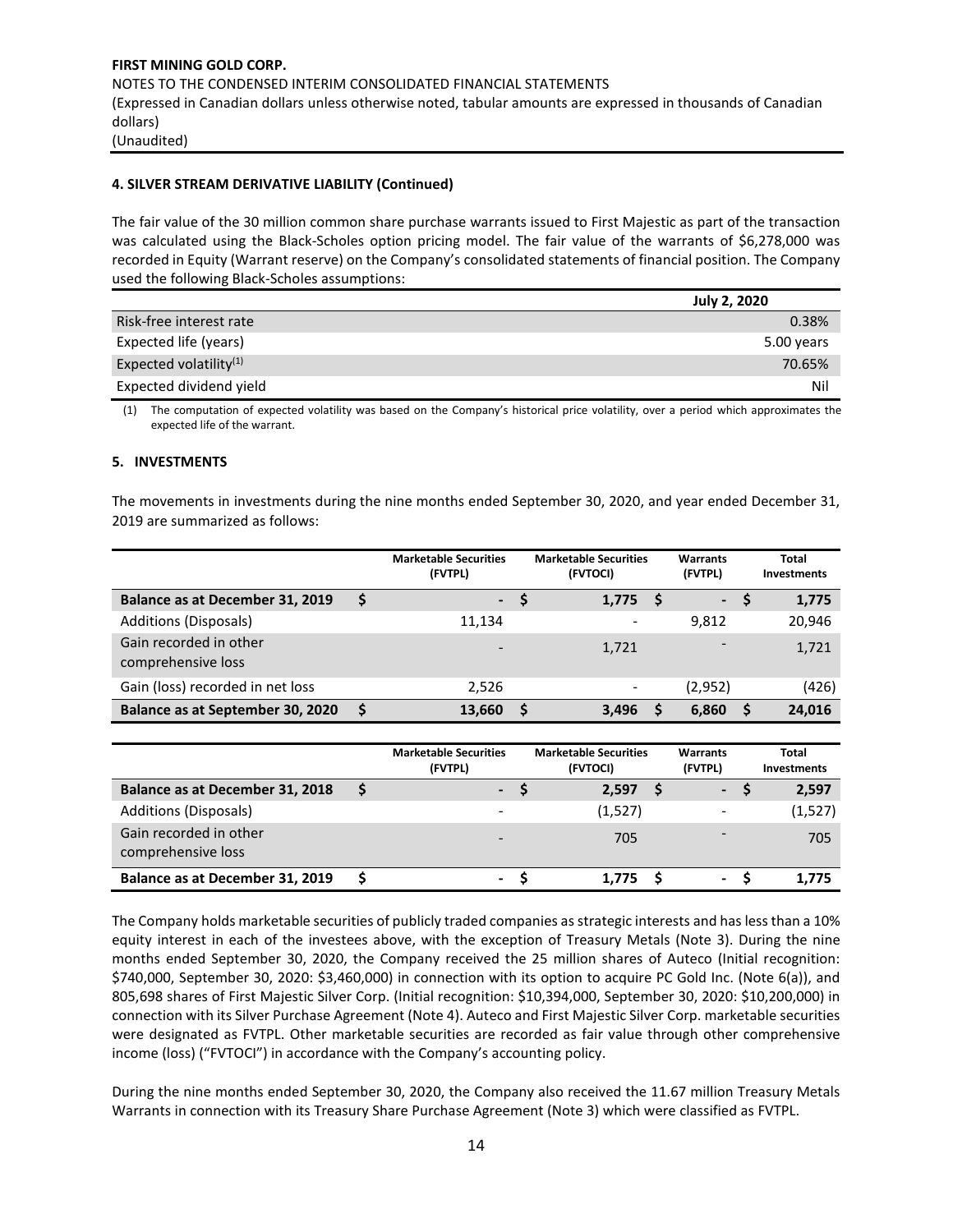#### NOTES TO THE CONDENSED INTERIM CONSOLIDATED FINANCIAL STATEMENTS

(Expressed in Canadian dollars unless otherwise noted, tabular amounts are expressed in thousands of Canadian dollars) (Unaudited)

## **6. MINERAL PROPERTIES**

As at September 30, 2020 and December 31, 2019, the Company has capitalized the following acquisition, exploration, and evaluation costs on its mineral properties:

|                     |   | <b>Balance</b><br>December 31, 2019 | Concessions.<br>taxes, and<br>royalties | Salaries and<br>share-based<br>payments |   | Drilling,<br>exploration,<br>and technical<br>consulting | Assaying, field<br>supplies, and<br>environmental | <b>Travel and</b><br>other<br>expenditures | <b>Option payments</b><br>received and<br>expenditures<br>recovered |           | Currency<br>translation<br>adjustments | Disposal,<br>impairment or<br>reclassification | <b>Balance</b><br>September 30,<br>2020 |
|---------------------|---|-------------------------------------|-----------------------------------------|-----------------------------------------|---|----------------------------------------------------------|---------------------------------------------------|--------------------------------------------|---------------------------------------------------------------------|-----------|----------------------------------------|------------------------------------------------|-----------------------------------------|
| Springpole          |   | 76,775                              | \$<br>$291 \quad $5$                    | 761                                     | S | 3,677                                                    | -Ś<br>$2,254$ \$                                  | 599                                        | Ŝ<br>۰.                                                             |           |                                        | $\overline{\phantom{a}}$                       | 84,357                                  |
| Goldlund            |   | 98,894                              | 2                                       | 430                                     |   | 796                                                      | 255                                               | 126                                        |                                                                     |           |                                        | (100, 503)                                     |                                         |
| Hope Brook          |   | 20,071                              | 20                                      | 105                                     |   | 77                                                       | 118                                               | 47                                         | ۰                                                                   |           | $\overline{\phantom{a}}$               | $\overline{\phantom{a}}$                       | 20,438                                  |
| Cameron             |   | 27,374                              |                                         | 82                                      |   | 49                                                       | 16                                                | 17                                         |                                                                     |           |                                        | $\overline{\phantom{a}}$                       | 27,545                                  |
| Pickle Crow         |   | 19,263                              | 35                                      | 51                                      |   | 2,437                                                    | 15                                                | 4                                          |                                                                     |           |                                        | $\overline{\phantom{a}}$                       | 21,805                                  |
| Duguesne            |   | 5,133                               | 3                                       |                                         |   |                                                          | ۰                                                 |                                            |                                                                     |           |                                        |                                                | 5,142                                   |
| Pitt                |   | 2,084                               | ۰                                       |                                         |   |                                                          | $\overline{\phantom{a}}$                          | $\overline{\phantom{a}}$                   |                                                                     |           |                                        | $\sim$                                         | 2,085                                   |
| Others $(1)$        |   | 2,615                               |                                         | 4                                       |   | 10                                                       | 6                                                 |                                            |                                                                     |           |                                        | 3,709                                          | 6,353                                   |
| Canada Total        |   | 252,209                             | 365<br>\$.                              | 1,434                                   |   | 7,052                                                    | 2,664                                             | 795                                        |                                                                     |           |                                        | (96, 794)                                      | 167,725                                 |
| <b>Mexico Total</b> |   | 154                                 | 5                                       |                                         |   |                                                          | ٠                                                 | $\overline{\phantom{a}}$                   |                                                                     |           | 8                                      | (167)                                          |                                         |
| <b>USA</b>          |   | 452                                 | 48                                      |                                         |   |                                                          |                                                   | $\overline{\phantom{a}}$                   | (48)                                                                |           | 11                                     | $\overline{\phantom{a}}$                       | 463                                     |
| Total               | S | $252,815$ $\frac{1}{5}$             | 418                                     | 1,434                                   |   | 7,052                                                    | 2,664                                             | 795                                        | ΙŞ                                                                  | $(48)$ \$ | 19                                     | $(96, 961)$ \$                                 | 168,188                                 |

|                       | <b>Balance</b><br>December 31, 2018 | Concessions,<br>taxes, and<br>royalties | Salaries and<br>share-based<br>payments | Drilling,<br>exploration,<br>and technical<br>consulting | Assaying, field<br>supplies, and<br>environmental | Travel and<br>other<br>expenditures | <b>Option payments</b><br>received and<br>expenditures<br>recovered | Currency<br>translation<br>adjustments | Disposal,<br>impairment or<br>reclassification | <b>Balance</b><br>December 31,<br>2019 |
|-----------------------|-------------------------------------|-----------------------------------------|-----------------------------------------|----------------------------------------------------------|---------------------------------------------------|-------------------------------------|---------------------------------------------------------------------|----------------------------------------|------------------------------------------------|----------------------------------------|
| Springpole            | 73,378<br>5                         | 347<br>-\$                              | 950<br>Ŝ                                | 1,058<br><sup>\$</sup>                                   | 488<br>\$                                         | 554<br>S                            | -\$                                                                 |                                        | $\overline{\phantom{a}}$                       | 76,775<br>S                            |
| Goldlund              | 96,604                              | 3                                       | 726                                     | 1,085                                                    | 240                                               | 236                                 |                                                                     |                                        | ۰                                              | 98,894                                 |
| Hope Brook            | 19,581                              | 20                                      | 213                                     | 105                                                      | 41                                                | 111                                 |                                                                     |                                        |                                                | 20,071                                 |
| Cameron               | 27,032                              | 56                                      | 87                                      | 126                                                      | 16                                                | 57                                  |                                                                     |                                        | ۰                                              | 27,374                                 |
| Pickle Crow           | 16,754                              | 31                                      | 88                                      | 46                                                       | 2,376                                             | 18                                  | (50)                                                                |                                        |                                                | 19,263                                 |
| Duguesne              | 5,091                               |                                         | 3                                       | 35                                                       |                                                   |                                     |                                                                     |                                        | ۰                                              | 5,133                                  |
| Pitt                  | 2,082                               |                                         | $\overline{\phantom{a}}$                | $\overline{2}$                                           | $\overline{\phantom{a}}$                          | $\overline{\phantom{a}}$            |                                                                     | $\overline{\phantom{a}}$               | $\overline{\phantom{a}}$                       | 2,084                                  |
| Others <sup>(1)</sup> | 2,559                               | 3                                       | 17                                      | 27                                                       | 8                                                 |                                     |                                                                     |                                        | ۰                                              | 2,615                                  |
| <b>Canada Total</b>   | 243,081                             | \$<br>462                               | 2,084                                   | 2,484                                                    | 3,170                                             | 978                                 | (50)<br>Ş                                                           | э                                      | $\overline{\phantom{0}}$                       | 252,209                                |
| <b>Mexico Total</b>   | 244                                 | 43                                      | 22                                      | 34                                                       |                                                   | ۰                                   | (179)                                                               | (10)                                   | ۰                                              | 154                                    |
| <b>USA</b>            | 804                                 | 46                                      |                                         |                                                          |                                                   |                                     | (25)                                                                | (32)                                   | (341)                                          | 452                                    |
| Total                 | 244,129                             | 551<br>-\$                              | 2,106                                   | 2,518                                                    | 3,170                                             | 978                                 | (254)<br>- \$                                                       | $(42)$ \$                              | (341)                                          | 252,815                                |

<sup>(1)</sup> Other mineral properties in Canada as at September 30, 2020 and December 31, 2019 include the mining claims and concessions located in the Township of Duparquet, Quebéc, which are near the Company's Duquesne gold project and Lac Virot property located in the Labrador West Region of Labrador. Other mineral properties in Canada as at September 30, 2020 also include the 1.5% NSR Royalty under the terms of the Treasury Share Purchase Agreement (Note 3), which was reclassified from "Goldlund" to "Others" during the nine months ended September 30, 2020.

The Company has various underlying agreements and commitments with respect to its mineral properties, which define annual or future payments in connection with royalty buy-backs or maintenance of property interests.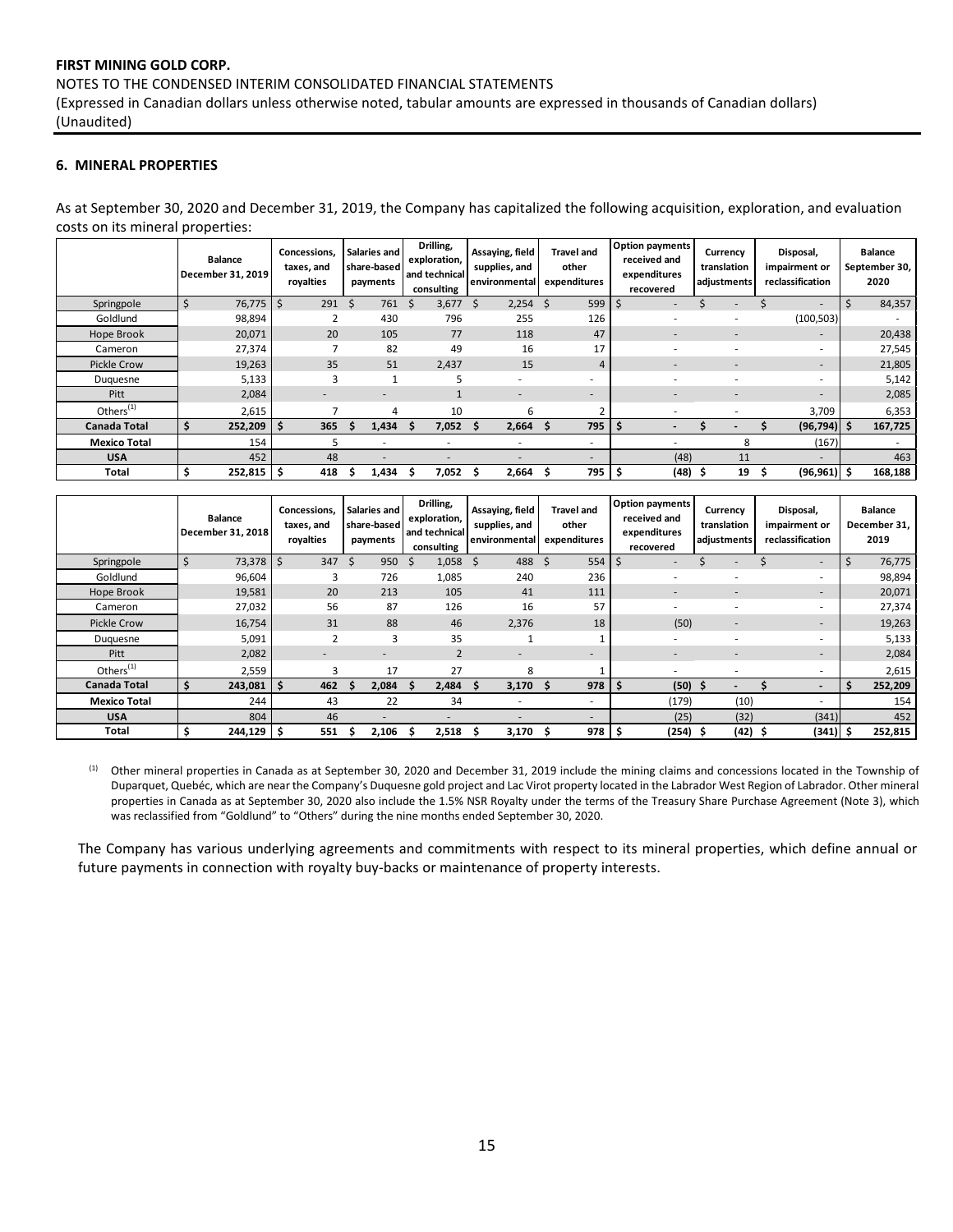## **6. MINERAL PROPERTIES (Continued)**

#### **a) Pickle Crow Project**

On March 12, 2020, the Company and Auteco executed a definitive Earn-In Agreement (the "Earn-In Agreement") whereby Auteco may earn up to an 80% interest in PC Gold, a wholly-owned subsidiary of First Mining which owns the Pickle Crow Project. Pursuant to the Earn-In Agreement, the Earn-In is comprised of two stages:

- Stage 1 Earn-In (51% earn-in) Three-year initial earn-in period to acquire a 51% equity interest in PC Gold by: o Spending \$5,000,000 on exploration and \$1,000,000 on environmental matters on the Pickle Crow Gold Project (or cash payments in lieu), of which \$750,000 must be incurred within the first 12 months; and
	- o Issuing 100 million shares of Auteco to First Mining.
- Stage 2 Earn-In (additional 19% to earn-in to 70%) Upon completion of the Stage 1 Earn-In, Auteco will have a two-year follow-on period to acquire an additional 19% equity interest in PC Gold by:
	- o Spending a further \$5,000,000 on exploration on the Pickle Crow Gold Project (or cash payments in lieu);
	- o Making a \$1,000,000 cash payment to First Mining within 90 days of completing the additional exploration spend; and
	- o Issuing First Mining a 2% NSR royalty on the Project (1% of which can be bought back for USD\$2,500,000) (issued upon completion of the Stage 2 Earn-In).

In addition, upon completion of the Stage 2 Earn-In, Auteco will have an option to acquire an additional 10% equity interest in PC Gold, exercisable any time following completion of the Stage 2 Earn-In, by paying First Mining \$3,000,000 in cash. First Mining's residual 20% interest in the project is carried until a construction decision at Pickle Crow, which is to be made after a final feasibility study and following Auteco having arranged sufficient financing to achieve commercial production. If Auteco should fail to meet such requirements within the applicable time periods, the Earn-In Agreement will terminate and Auteco will be entitled to retain any interest which it has earned-in to prior to the date of termination. During the term of the Earn-In Agreement, Auteco will incur all program costs and manage Pickle Crow exploration activity.

During the nine months ended September 30, 2020, the Company received the scheduled consideration in cash of \$100,000 and 25 million shares of Auteco with a fair value on receipt of \$740,000 under the terms of the Earn-in Agreement. Auteco incurred a total of \$1,750,000 in exploration expenditures during the nine months ended September 30, 2020.

As the Earn-In Agreement provides Auteco the right to earn an interest in PC Gold, rather than a direct interest in the Pickle Crow project, Auteco's option to acquire PC Gold shares is a financial liability of First Mining. As a derivative, the Option – PC Gold liability is classified as FVTPL.

As there is no observable market data which can be used to determine the fair value of the Option – PC Gold liability, management uses property specific and market-based information to determine whether a significant change in the fair value of the option liability has occurred. Factors that are considered include:

- Performance of the Auteco share price;
- The amount or timing of Pickle Crow exploration expenditures incurred;
- Updates to the NI 43-101 resource report (or Australian equivalent);
- Milestone payment probability assumptions; and
- Gold spot prices over the period from the Earn-In Agreement closing to September 30, 2020.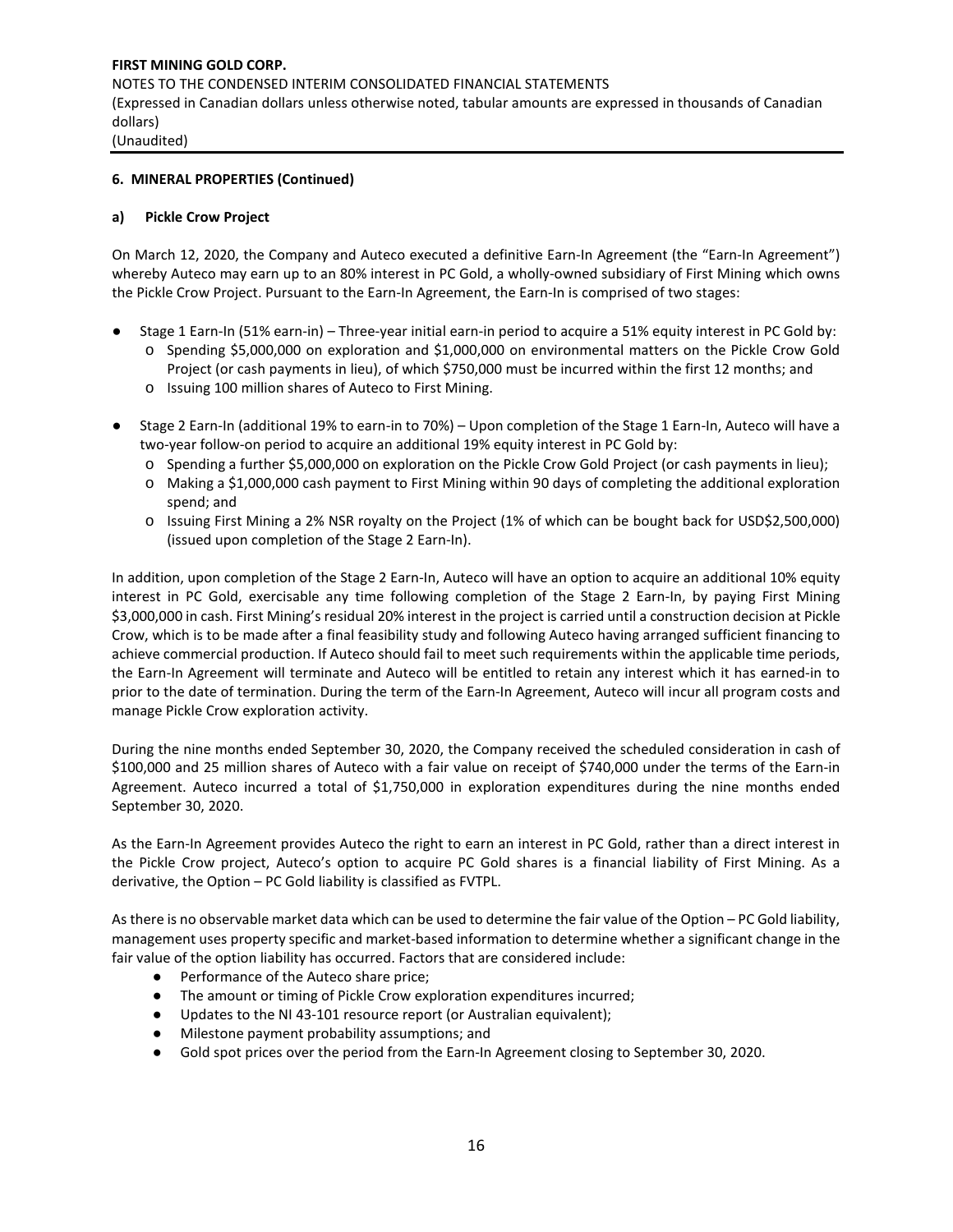## **6. MINERAL PROPERTIES (Continued)**

As at September 30, 2020, management has estimated a fair value for the Option – PC Gold liability of \$2,590,000. Management has concluded that there were no developments in the period since inception that would indicate a material change in fair value and, accordingly, the Option – PC Gold liability remains recorded at the amount received from the counterparty. These amounts include cash, exploration expenditures incurred and the value, at the time of receipt, of the Auteco shares received.

## **b) Mexican Property Portfolio**

Mineral properties in Mexico as at December 31, 2019 included Miranda, Socorro, San Ricardo, Las Margaritas, Puertecitos, Los Tamales, Geranio, El Apache, El Roble, Batacosa and Lachatao. On April 28, 2020, the Company entered into a share purchase agreement with a third-party private company (the "Purchaser") pursuant to which the Purchaser acquired all of the issued and outstanding shares of 0924682 B.C. Ltd. and 1089568 B.C. Ltd., two wholly-owned subsidiaries of the Company that held all of the shares of two Mexican subsidiaries which owned all of the Company's Mexican mineral properties. Consideration consisted of a nominal amount of cash, and the grant to the Company of a 2% NSR on 10 of the 11 mineral properties. From the date of this sale transaction, First Mining no longer holds any mineral properties in Mexico. The transaction resulted in a \$303,000 loss on disposal of subsidiaries recorded on the statement of net loss and comprehensive loss for the nine months ended September 30, 2020, and recycling of currency translation adjustment on disposal of Mexican subsidiaries amounting to \$630,000.

## **7. MINERAL PROPERTY INVESTMENTS**

The Company, through its subsidiary Clifton Star Resources Inc. ("Clifton"), has a 10% equity interest in the shares of Beattie Gold Mines Ltd., 2699681 Canada Ltd., and 2588111 Manitoba Ltd which directly or indirectly own various mining concessions and surface rights, collectively known as the Duparquet gold project.

Mineral property investments (which comprise equity interests in the shares of the three private companies) are classified as FVTOCI, with changes in fair value recorded in other comprehensive income (loss).

As there is no observable market data which can be used to determine the fair value of the Company's mineral property investments, management uses property specific and market-based information to determine whether a significant change in the fair value of these investments has occurred. Factors that are considered include:

- Changes in the economic and regulatory environment for the jurisdiction in which the Duparquet Gold project is located;
- Gold spot prices over the period from the acquisition of the investment to September 30, 2020;
- The Company's market capitalization per in-situ ounce which are attributable to the Duparquet Gold project; and
- Recent transactions involving mineral properties located in Quebec.

During the nine months ended September 30, 2020, management determined, as a function of the rising gold price environment, that there was an increase in the fair value of mineral property investments and a fair value gain of \$1,326,000 was recorded during the nine months ended September 30, 2020 (nine months ended September 30, 2019 - \$nil) (Note 15). As at September 30, 2020, the fair value of the Company's mineral property investments is \$6,724,000 (December 31, 2019 - \$5,398,000).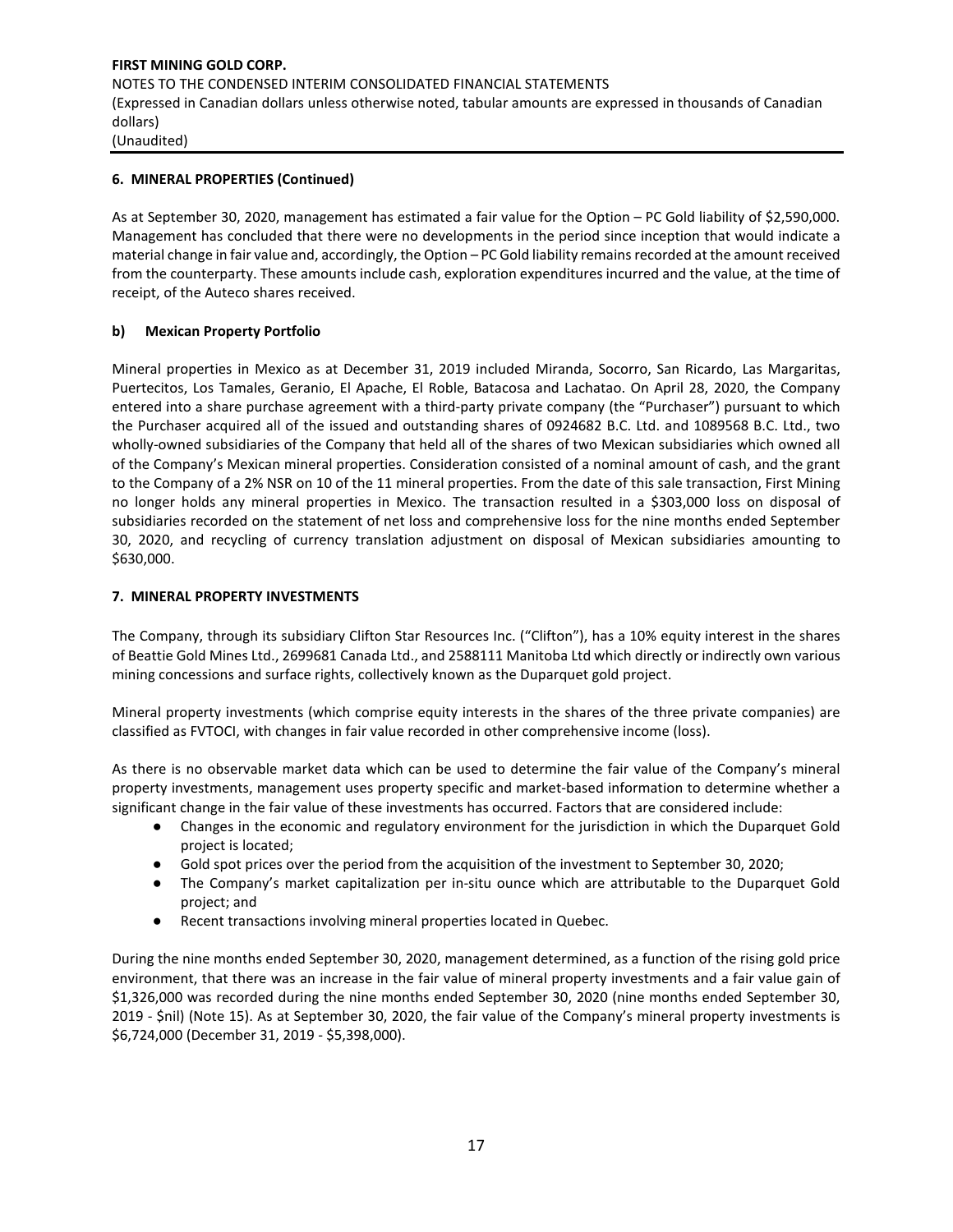## **8. RELATED PARTY TRANSACTIONS**

The Company's related parties consist of the Company's Directors and Officers, and any companies associated with them.

Key management includes the Directors and Officers of the Company. The compensation paid or payable to key management for services during the three and nine months ended September 30, 2020 and 2019 is as follows:

| Service or Item                 | Three months ended September 30, |  |      |  | Nine months ended September 30, |  |       |  |
|---------------------------------|----------------------------------|--|------|--|---------------------------------|--|-------|--|
|                                 | 2020                             |  | 2019 |  | 2020                            |  | 2019  |  |
| Directors' fees                 | 58                               |  | 133  |  | 201                             |  | 217   |  |
| Salaries and consultants' fees  | 283                              |  | 249  |  | 839                             |  | 761   |  |
| Share-based payments (non-cash) | 137                              |  | 347  |  | 778                             |  | 1,380 |  |
| Total                           | 478                              |  | 729  |  | 1.818                           |  | 2.358 |  |

## **9. ACCOUNTS PAYABLE AND ACCRUED LIABILITIES**

| Category                  | September 30,<br>2020 | December 31,<br>2019 |       |
|---------------------------|-----------------------|----------------------|-------|
| Accounts payable          | $1,301$ \$            |                      | 768   |
| Other accrued liabilities | 779                   |                      | 630   |
| <b>Total</b>              | 2,080                 |                      | 1,398 |

#### **10. ENVIRONMENTAL RECLAMATION PROVISION**

The Company has an obligation to undertake decommissioning, restoration, rehabilitation and environmental work when environmental disturbance is caused by the exploration and development of a mineral property. As at September 30, 2020, the Company estimates that the environmental reclamation provision for the Pickle Crow Gold Project held by its subsidiary, PC Gold Inc, is \$2,376,000 (December 31, 2019 - \$2,355,000). Upon completion of the Stage 1 earn-in by AuTeco Minerals Inc., the Company's ownership of PC Gold Inc. would be reduced to 49% and the Company's liability would reduce by a commensurate percentage. The liability was estimated based on management's interpretation of current regulatory requirements and is recognized at the present value of such costs. The recorded amount has been measured using a risk-free discount rate of 1.67% based on a Canadian government bond and an inflation rate of 2%. The cash outflows in respect of the provision are expected to occur over the next eight years.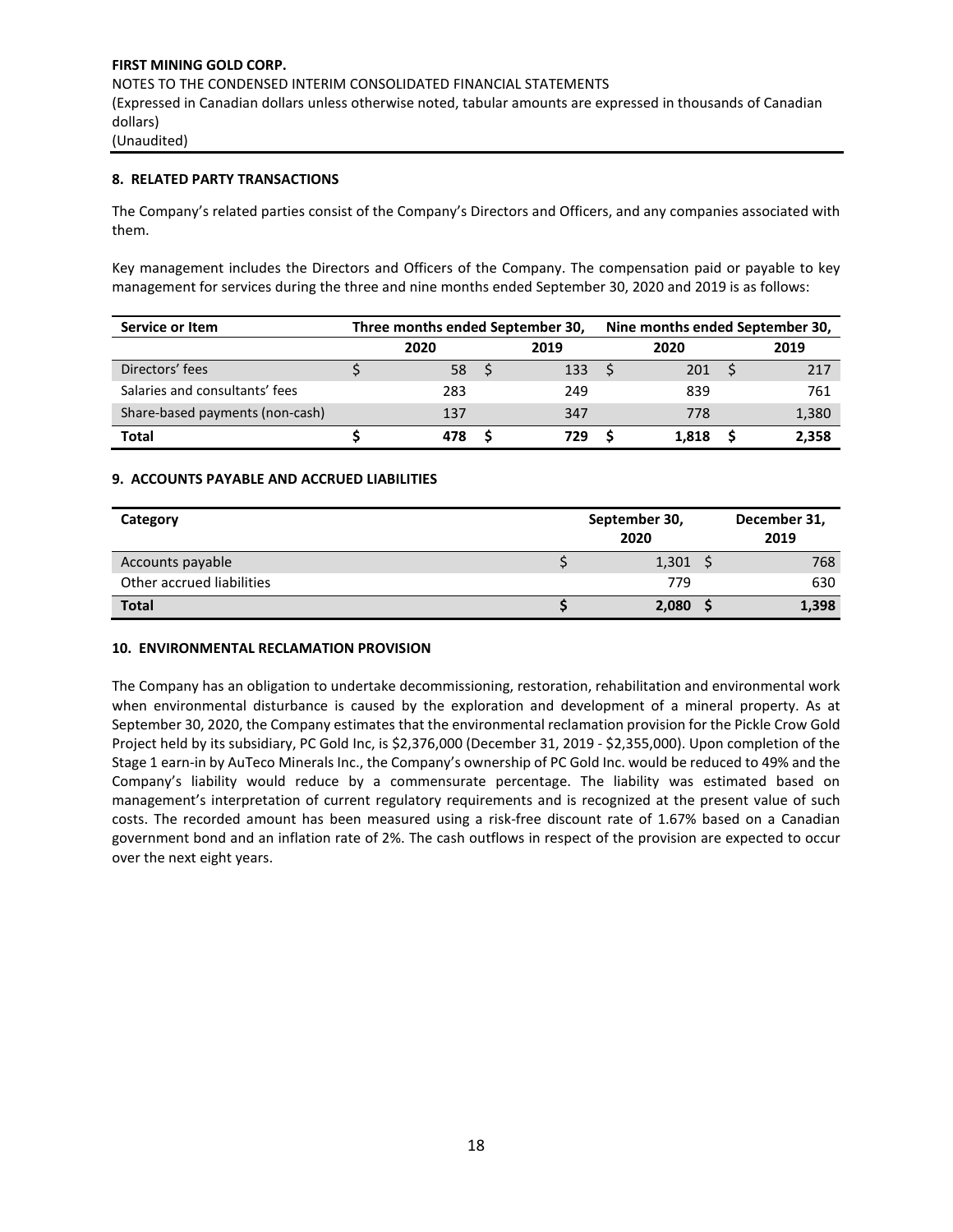NOTES TO THE CONDENSED INTERIM CONSOLIDATED FINANCIAL STATEMENTS

(Expressed in Canadian dollars unless otherwise noted, tabular amounts are expressed in thousands of Canadian dollars)

(Unaudited)

## **10. ENVIRONMENTAL RECLAMATION PROVISION (Continued)**

|                                                                      | September 30,<br>2020 | December 31,<br>2019 |
|----------------------------------------------------------------------|-----------------------|----------------------|
| <b>Balance, beginning of period</b>                                  | 2,355                 |                      |
| Additions to present value of environmental reclamation<br>provision | -                     | 2,355                |
| Interest or accretion expense                                        | 21                    |                      |
| <b>Balance, end of period</b>                                        | 2,376                 | 2,355                |

| <b>Statements of Financial Position Presentation</b>   | September 30,<br>2020 | December 31,<br>2019 |       |
|--------------------------------------------------------|-----------------------|----------------------|-------|
| Current portion of environmental reclamation provision |                       | 1,005                | 716   |
| Non-current environmental reclamation provision        |                       | 1.371                | 1.639 |
| <b>Total</b>                                           |                       | 2.376                | 2,355 |

## **11. SHARE CAPITAL**

## **a) Authorized**

Unlimited number of common shares with no par value. Unlimited number of preferred shares with no par value.

## **b) Issued and Fully Paid**

Common shares: 692,591,453 (December 31, 2019 – 591,997,138). Preferred shares: nil (December 31, 2019 – nil).

## **Bought Deal Financing**

On August 26, 2020, the Company closed a bought deal offering (the "August Offering"). Pursuant to the August Offering, the Company issued 57,500,000 units of the Company (the "Bought Deal Units") at a price of \$0.50 per Bought Deal Unit for gross proceeds of \$28,750,000. In connection with the August Offering, the Company paid issuance costs of \$2,103,000 in cash, including professional fees, underwriters' commission, and underwriters' legal fees. Each Bought Deal Unit consists of one common share of the Company and one-half of one common share purchase warrant (each whole common share purchase warrant, a "Bought Deal Warrant"). Each Bought Deal Warrant entitles the holder to acquire one common share of the Company for a period of 24 months following the closing of the August Offering at a price of \$0.70. An amount of \$23,485,000 (\$25,339,000 net of allocated issuance costs of \$1,854,000) was recorded in share capital. The Bought Deal Warrants were valued at \$3,162,000 (\$3,411,000 net of allocated issuance costs of \$249,000) using the relative fair value method.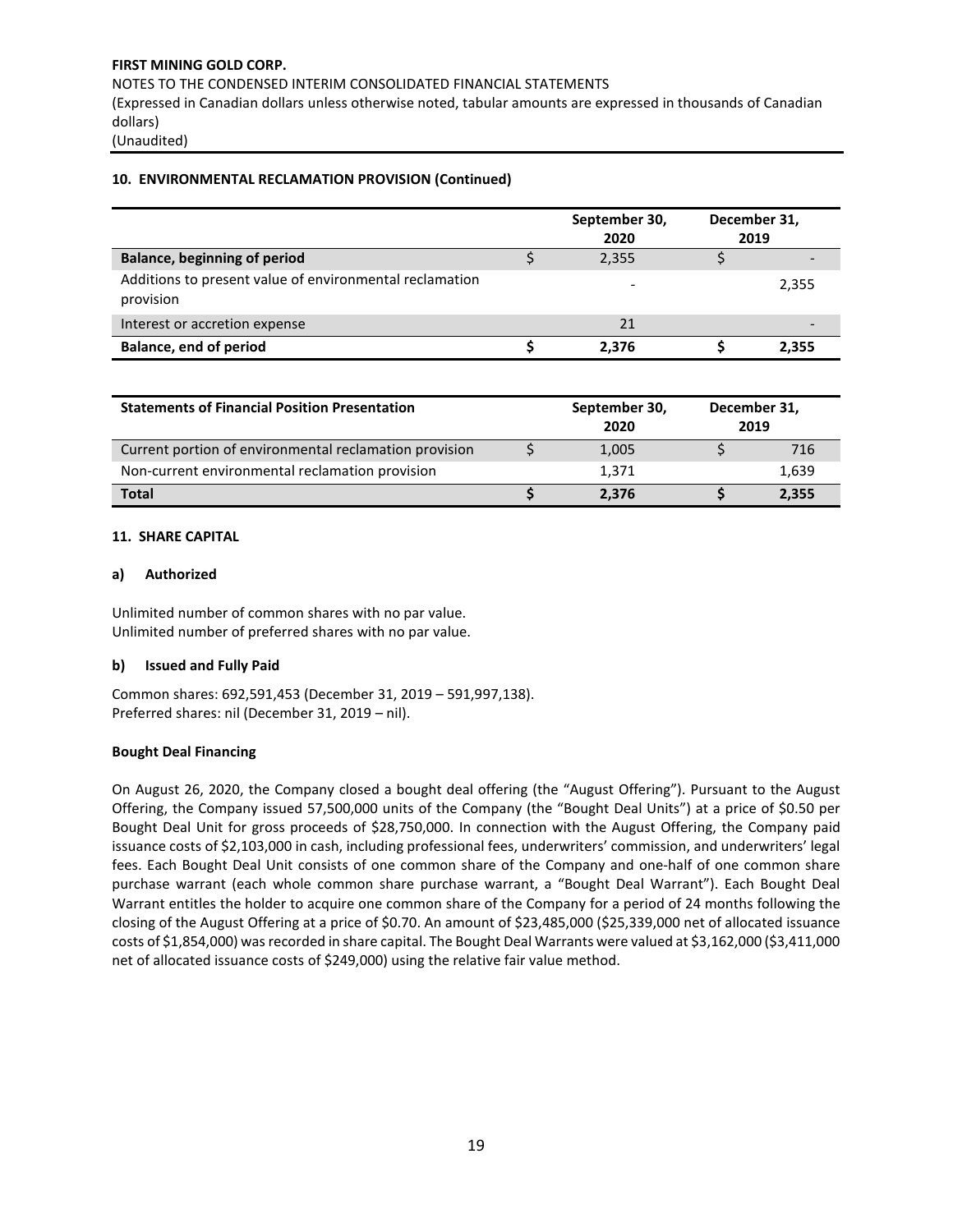## **11. SHARE CAPITAL (Continued)**

## **ATM distributions**

On August 20, 2019, First Mining announced it had entered into an at-the-market ("ATM") equity distribution agreement with Cantor Fitzgerald Canada Corporation ("Cantor") as agent pursuant to which First Mining may, at its discretion and from time-to-time, sell up to \$15.0 million of common shares of the Company to the public at the prevailing market price of the Company's common shares on the TSX at the time of such sale. The sale of these common shares will be made through "at-the-market distributions" as defined in the Canadian Securities Administrators' National Instrument 44-102 Shelf Distributions, including sales made directly on the TSX, or any other recognized marketplace upon which the Company's common shares are listed or quoted or where the common shares are traded in Canada. During the nine months ended September 30, 2020, First Mining sold 532,000 common shares of the Company under the ATM program at an average price of \$0.24 per common share for gross proceeds of \$129,000, or net proceeds of \$125,000 after deducting the commission of \$4,000 paid to Cantor in respect of these ATM sales.

## **Non-Brokered Private Placement Financing**

On March 6, 2020, the Company completed a non-brokered private placement raising aggregate gross proceeds of \$8,532,000 (the "March Offering"). Pursuant to the March Offering, the Company issued an aggregate of 27,420,318 units of the Company (the "Units") at a price of \$0.22 per Unit for gross proceeds of \$6,032,000 and 10,000,000 flow-through units of the Company (the "FT Units") at a price of \$0.25 per FT Unit for gross proceeds of \$2,500,000. In connection with the March Offering, the Company paid issuance costs of \$158,000 in cash. Each Unit consisted of one common share of the Company and one-half of one common share purchase warrant (each whole common share purchase warrant, a "Warrant"). Each Warrant entitles the holder to acquire one common share of the Company for a period of 36 months from the date of issuance at a price of \$0.33. Each FT Unit consisted of one flowthrough common share of the Company that qualifies as a "flow-through share" for the purposes of the *Income Tax Act* (Canada) (the "ITA") and one-half of one Warrant on the same terms as the Warrants forming part of the Units. An amount of \$7,274,000 (\$7,410,000 net of allocated issuance costs of \$136,000) was recorded in share capital. The Warrants were valued at \$1,100,000 (\$1,122,000 net of allocated issuance costs of \$22,000) using the relative fair value method, and the remaining \$300,000, representing the implied premium, was recorded as a flow-through share premium liability (Note 12).

#### **Private Placement Equity Financing with Ausenco**

First Mining has entered into an agreement with Ausenco Engineering Canada Inc. ("Ausenco") to complete a PFS for the Company's Springpole Gold Project. Ausenco or an affiliate will be entitled to receive approximately \$1,600,000 in fees thereunder. Pursuant to the agreement with Ausenco, on January 15, 2020 the Company closed a private placement with Ausenco, for gross cash proceeds of approximately \$750,000 in respect of its subscription for common shares (the "Ausenco Offering"). Pursuant to the Ausenco Offering, First Mining issued 2,777,777 common shares to Ausenco at a price of \$0.27 per common share. First Mining then prepaid \$750,000 to Ausenco for the first tranche of work under the PFS. During the nine months ended September 30, 2020, PFS services valued at \$750,000 were provided to the Company.

## **c) Warrants**

The movements in warrants during the nine months ended September 30, 2020 and year ended December 31, 2019 are summarized as follows: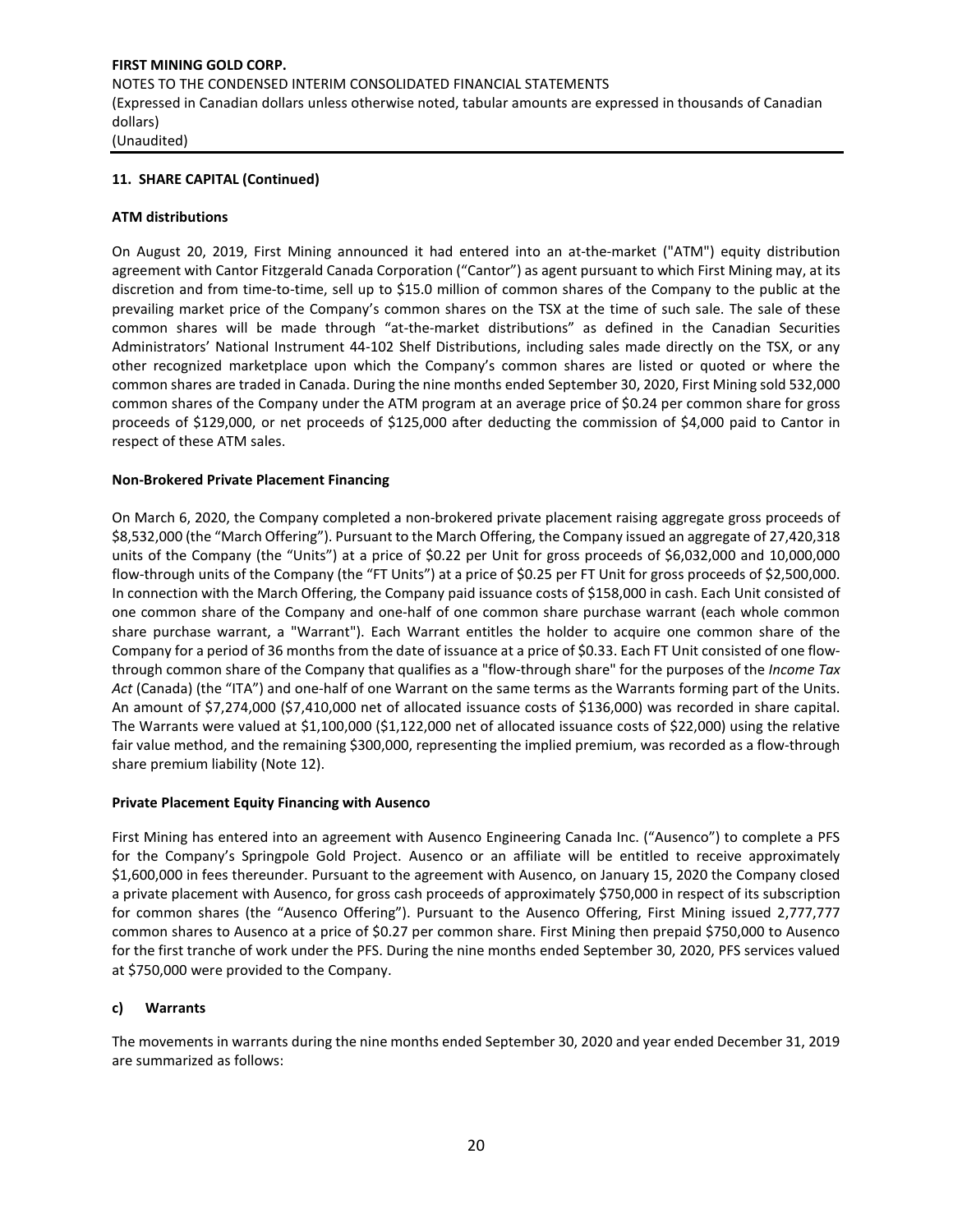NOTES TO THE CONDENSED INTERIM CONSOLIDATED FINANCIAL STATEMENTS (Expressed in Canadian dollars unless otherwise noted, tabular amounts are expressed in thousands of Canadian dollars) (Unaudited)

## **11. SHARE CAPITAL (Continued)**

|                                  | <b>Number</b>  |     | <b>Weighted average</b><br>exercise price |
|----------------------------------|----------------|-----|-------------------------------------------|
| Balance as at December 31, 2018  | 20,116,855     | - S | 0.99                                      |
| Warrants issued                  | 12,845,383     |     | 0.40                                      |
| Warrants exercised               | (214, 200)     |     | 0.20                                      |
| Warrants expired                 | (16, 875, 040) |     | 1.10                                      |
| Balance as at December 31, 2019  | 15,872,998     | S   | 0.41                                      |
| Warrants issued                  | 77,460,159     |     | 0.49                                      |
| Warrants exercised               | (247,500)      |     | 0.34                                      |
| Balance as at September 30, 2020 | 93,085,657     |     | 0.48                                      |

The following table summarizes information about warrants outstanding as at September 30, 2020:

| <b>Exercise price</b> | <b>Number of warrants</b><br>outstanding | <b>Weighted average</b><br>exercise price<br>$(5 per share)$ | <b>Weighted average</b><br>remaining life (years) |
|-----------------------|------------------------------------------|--------------------------------------------------------------|---------------------------------------------------|
| \$0.33                | 18,512,659                               | \$0.33                                                       | 2.41                                              |
| \$0.40                | 42,795,383                               | \$0.40                                                       | 3.82                                              |
| \$0.44                | 3,027,615                                | \$0.44                                                       | 0.71                                              |
| \$0.70                | 28,750,000                               | \$0.70                                                       | 1.90                                              |
|                       | 93,085,657                               | \$0.48                                                       | 2.85                                              |

The Warrants issued during the nine months ended September 30, 2020 and year ended December 31, 2019 (excluding warrants issued to First Majestic under the terms of the Silver Purchase Agreement (Note 4)) have been valued using the Black-Scholes option pricing model with the following weighted average assumptions:

|                           | Nine months ended<br>September 30, 2020 | Year ended<br>December 31, 2019 |
|---------------------------|-----------------------------------------|---------------------------------|
| Risk-free interest rate   | 0.85%                                   | 1.55%                           |
| Expected life (years)     | 2.39 years                              | 3.00 years                      |
| Expected volatility $(1)$ | 68.36%                                  | 67.22%                          |
| Expected dividend yield   | Nil                                     | Nil                             |

#### **d) Stock Options**

The Company has adopted a stock option plan that allows for the granting of stock options to Directors, Officers, employees and certain consultants of the Company for up to 10% of the Company's issued and outstanding common shares. Stock options granted under the plan may be subject to vesting provisions as determined by the Board of Directors.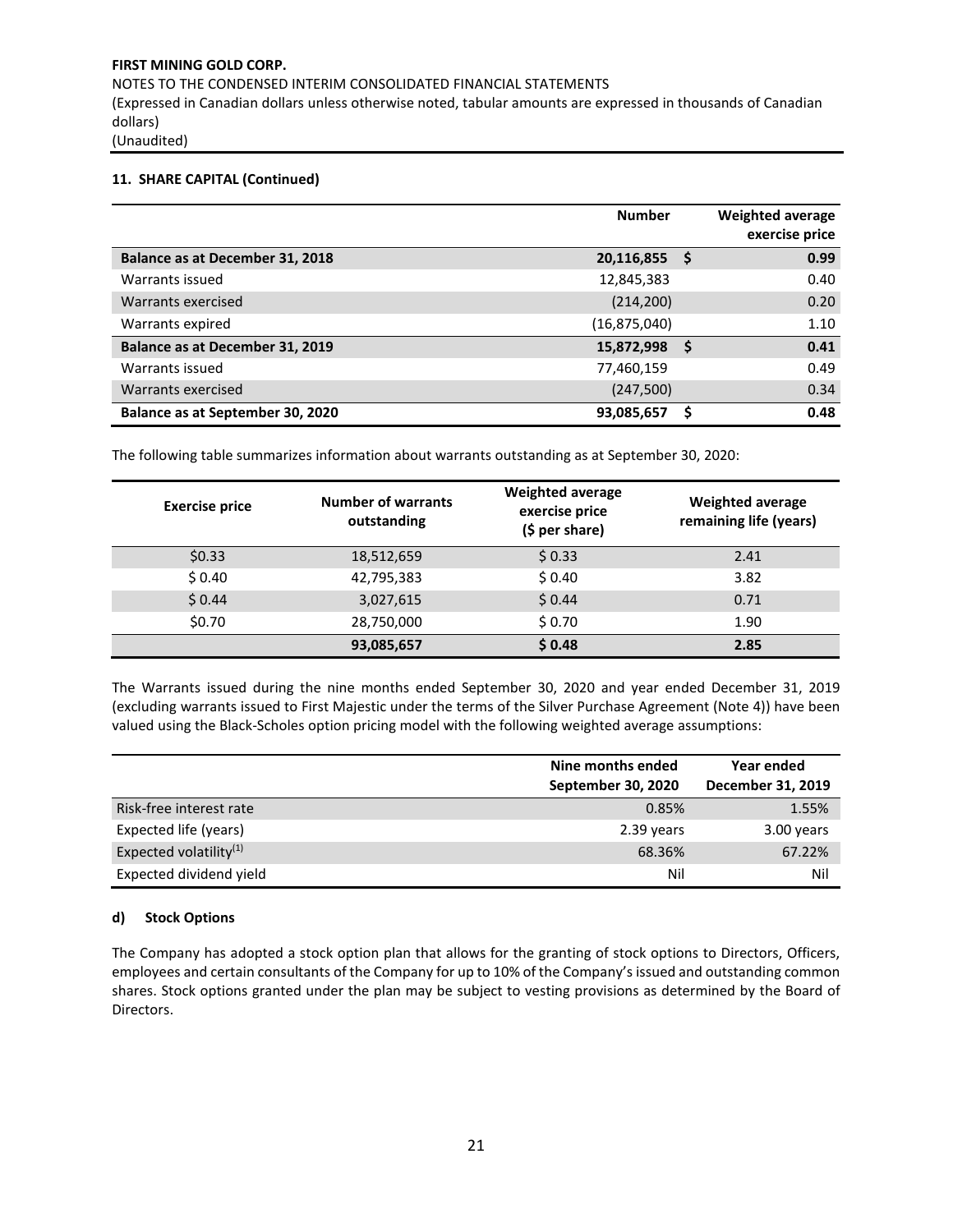## **11. SHARE CAPITAL (Continued)**

The movements in stock options during the nine months ended September 30, 2020 and year ended December 31, 2019 are summarized as follows:

|                                  | <b>Number</b> |    | <b>Weighted average</b> |
|----------------------------------|---------------|----|-------------------------|
|                                  |               |    | exercise price          |
| Balance as at December 31, 2018  | 48,265,000    | Ŝ. | 0.61                    |
| Granted - January 7, 2019        | 5,000,000     |    | 0.40                    |
| Granted - April 1, 2019          | 750,000       |    | 0.40                    |
| Granted - April 29, 2019         | 2,000,000     |    | 0.40                    |
| Options expired                  | (7,700,000)   |    | 0.68                    |
| Options forfeited                | (1,387,500)   |    | 0.50                    |
| Balance as at December 31, 2019  | 46,927,500    | Ŝ. | 0.57                    |
| Granted - January 31, 2020       | 8,750,000     |    | 0.25                    |
| Granted - April 1, 2020          | 1,100,000     |    | 0.25                    |
| Options exercised                | (2,092,500)   |    | 0.30                    |
| Options expired                  | (1,800,000)   |    | 0.40                    |
| Options forfeited                | (4,250,000)   |    | 0.56                    |
| Balance as at September 30, 2020 | 48,635,500    | \$ | 0.52                    |

The weighted average closing share price at the date of exercise for the nine months ended September 30, 2020 was \$0.42 (September 30, 2019 – \$nil). 2,092,500 stock options were exercised during the nine months ended September 30, 2020 (September 30, 2019 – Nil).

The following table summarizes information about the stock options outstanding as at September 30, 2020:

|                          |                      | <b>Options Outstanding</b>                                  | <b>Options Exercisable</b>                       |                      |                                                             |                                                  |  |
|--------------------------|----------------------|-------------------------------------------------------------|--------------------------------------------------|----------------------|-------------------------------------------------------------|--------------------------------------------------|--|
| <b>Exercise</b><br>price | Number of<br>options | <b>Weighted average</b><br>exercise price<br>(\$ per share) | Weighted<br>average<br>remaining life<br>(years) | Number of<br>options | <b>Weighted average</b><br>exercise price<br>(\$ per share) | Weighted<br>average<br>remaining life<br>(years) |  |
| $$0.01 - 0.50$           | 28,350,000           | \$0.37                                                      | 3.44                                             | 22,287,500           | \$0.37                                                      | 3.29                                             |  |
| $$0.51 - 1.00$           | 20,285,000           | 0.75                                                        | 1.36                                             | 20,285,000           | 0.75                                                        | 1.36                                             |  |
|                          | 48,635,000           | \$0.52                                                      | 2.57                                             | 42,572,500           | \$0.55                                                      | 2.38                                             |  |

During the nine months ended September 30, 2020, there were 9,850,000 (September 30, 2019 – 7,750,000) stock options granted with an aggregate fair value of \$1,170,000 (September 30, 2019 – \$1,550,000), or a weighted average fair value of \$0.12 per option (September 30, 2019 – \$0.20). As at September 30, 2020, 6,062,500 (September 30, 2019 – 11,350,000) stock options remain unvested with an aggregate grant date fair value of \$347,000 (September 30, 2019 - \$1,155,000).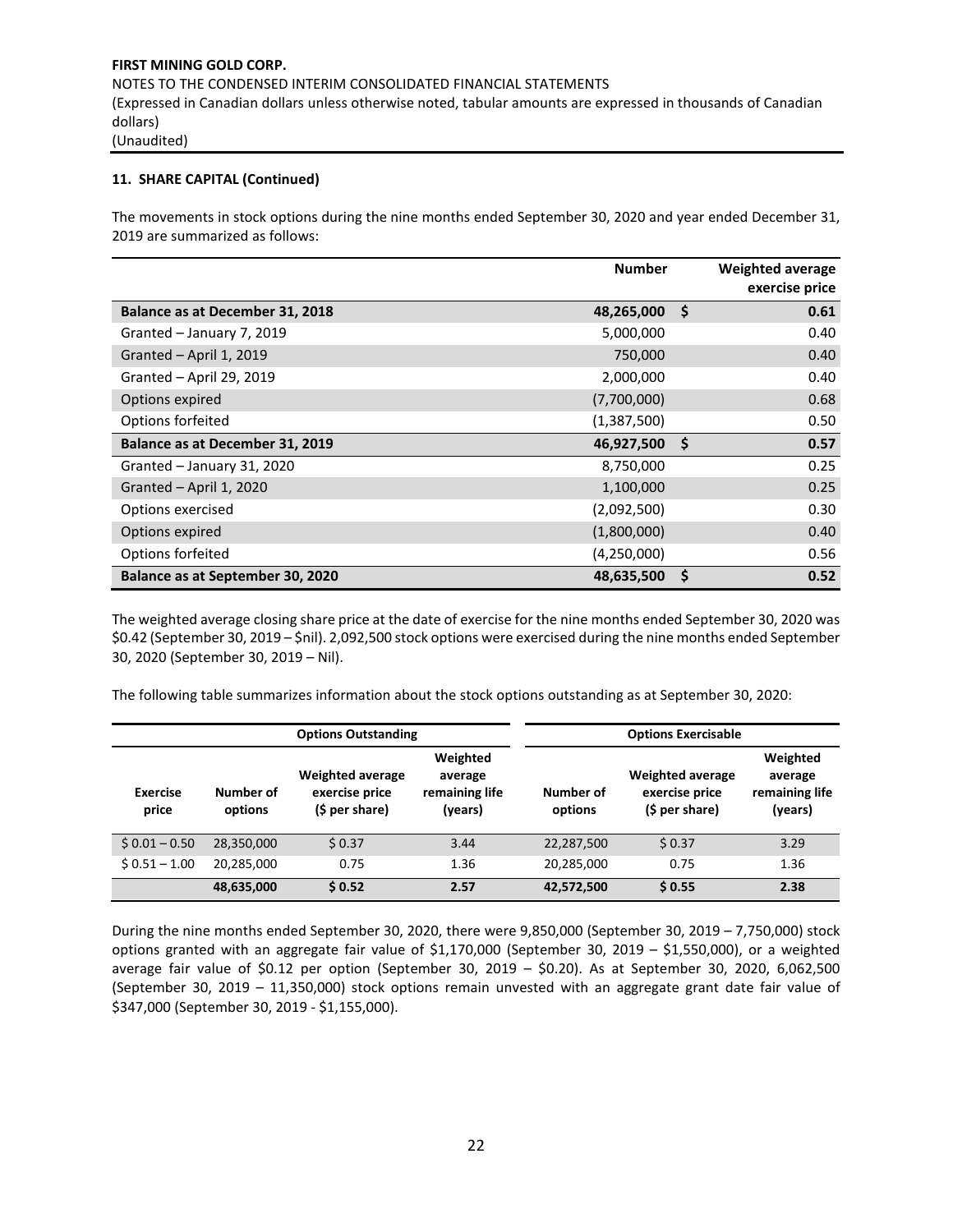## **11. SHARE CAPITAL (Continued)**

Certain stock options granted were directly attributable to exploration and evaluation expenditures on mineral properties and were therefore capitalized to mineral properties. In addition, certain stock options were subject to vesting provisions. These two factors result in differences between the aggregate fair value of stock options granted and total share-based payments expensed during the periods. Total share-based payments expense during the periods ended September 30, 2020 and September 30, 2019 was classified within the financial statements as follows:

|                                          | For the three months ended |      |                  | For the nine months ended |       |     |       |  |  |
|------------------------------------------|----------------------------|------|------------------|---------------------------|-------|-----|-------|--|--|
| <b>Statements of Net Loss:</b>           | 2020                       |      | 2019             |                           | 2020  |     | 2019  |  |  |
| General and administration               | 74                         | - \$ | 155              | - \$                      | 435   | -S  | 720   |  |  |
| Exploration and evaluation               | 44                         |      | 46               |                           | 116   |     | 113   |  |  |
| Investor relations and marketing         | 10                         |      | 67               |                           | 132   |     | 283   |  |  |
| Corporate development and due diligence  |                            |      | 64               |                           | 94    |     | 265   |  |  |
| <b>Subtotal</b>                          | 128                        | - S  | 332 <sub>5</sub> |                           | 777   | - S | 1,381 |  |  |
| <b>Statements of Financial Position:</b> |                            |      |                  |                           |       |     |       |  |  |
| <b>Mineral Properties</b>                | 39                         |      | 119              |                           | 389   |     | 482   |  |  |
| <b>Total</b>                             | 167                        | Ś    | 451              |                           | 1.166 |     | 1,863 |  |  |

The grant date fair value of the stock options recognized in the period has been estimated using the Black-Scholes option pricing model with the following weighted average assumptions:

|                                        | Nine months ended<br>September 30, 2020 | Year ended<br>December 31, 2019 |
|----------------------------------------|-----------------------------------------|---------------------------------|
| Risk-free interest rate                | 1.94%                                   | 2.20%                           |
| Share price at grant date (in dollars) | \$0.22                                  | \$0.36                          |
| Exercise price (in dollars)            | \$0.25                                  | \$0.40                          |
| Expected life (years)                  | 4.96 years                              | 5.00 years                      |
| Expected volatility $(1)$              | 69.20%                                  | 71.86%                          |
| Forfeiture rate                        | 5.00%                                   | 5.00%                           |
| Expected dividend yield                | Nil                                     | Nil                             |

(1) The computation of expected volatility was based on the Company's historical price volatility, over a period which approximates the expected life of the option.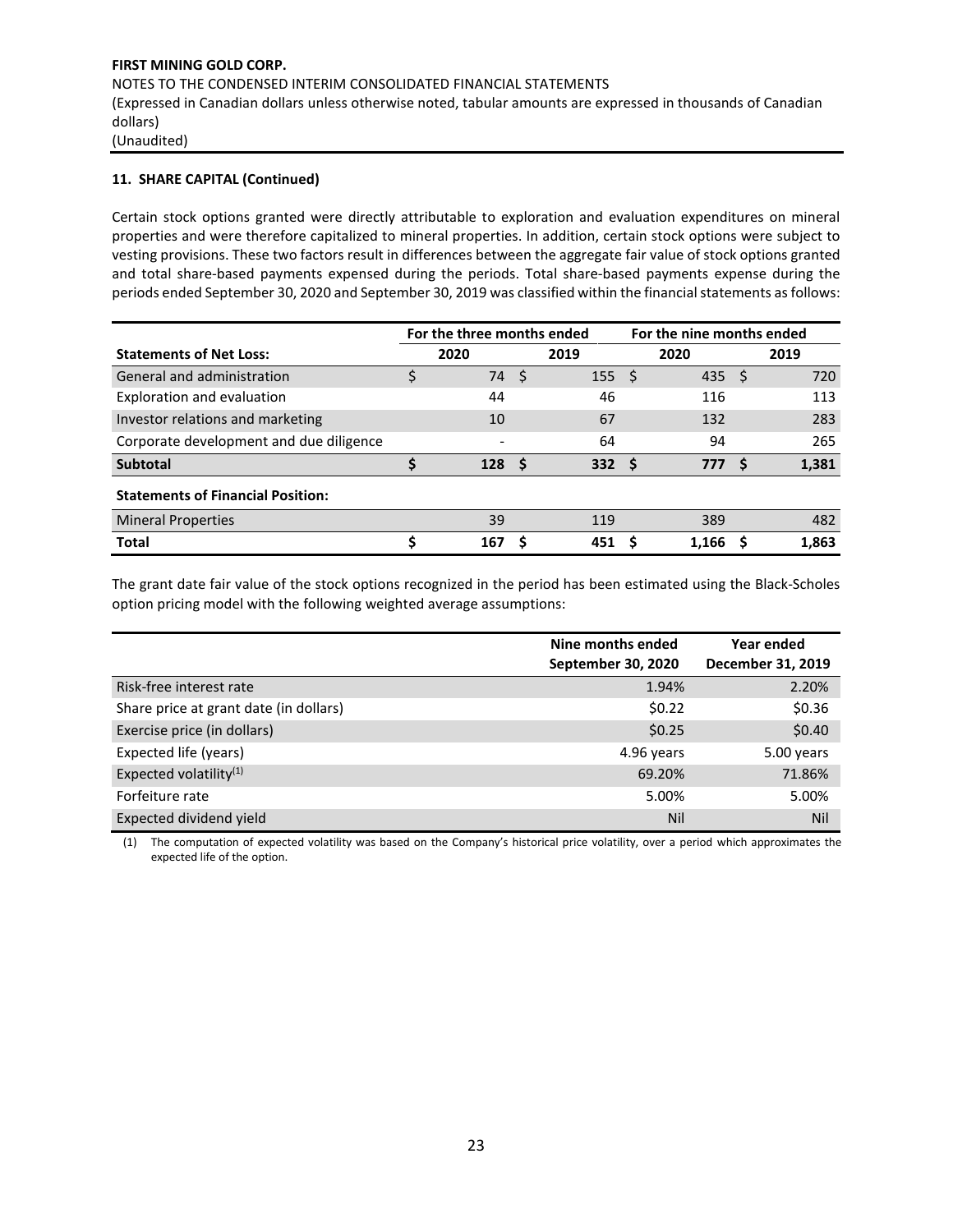# **12. FLOW-THROUGH SHARE PREMIUM LIABILITY**

The following is a continuity schedule of the liability portion of the Company's flow-through share issuances:

|                                                                                            |    | February 14,<br>2020 |    | December 18,<br>2019 | May 16,<br>2019                | <b>Total</b> |
|--------------------------------------------------------------------------------------------|----|----------------------|----|----------------------|--------------------------------|--------------|
| Balance, December 31, 2018                                                                 | \$ |                      | \$ |                      | \$<br>$\overline{\phantom{0}}$ | \$           |
| Liability incurred for flow-through shares issued<br>May 16, 2019                          |    |                      |    |                      | 475                            | 475          |
| Settlement of flow-through share premium liability                                         |    |                      |    |                      | (430)                          | (430)        |
| Liability incurred for flow-through shares issued<br>December 18, 2019                     |    |                      |    | 296                  |                                | 296          |
| Balance, December 31, 2019                                                                 | Ś  |                      | Ś  | 296                  | \$<br>45                       | 341<br>S     |
| Liability incurred for flow-through shares issued<br>February 14, 2020                     |    | 300                  |    |                      |                                | 300          |
| Settlement of flow-through share premium liability<br>upon incurring eligible expenditures |    | (300)                |    | (248)                | (45)                           | (593)        |
| Balance, September 30, 2020                                                                | Ś  |                      |    | 48                   | \$                             | 48<br>S      |

As at September 30, 2020, the Company had \$321,000 (December 31, 2019 - \$2,178,000) of unspent flow-through expenditure commitments related to the December 18, 2019 issuance.

#### **13. OPERATING EXPENSES**

Components by nature of the Company's significant functional operating expense categories are as follows:

|                                                      | For the three months ended<br>September 30, 2020 |    |                                                              | For the three months ended<br>September 30, 2019 |                                      |                                                              |     |  |  |  |
|------------------------------------------------------|--------------------------------------------------|----|--------------------------------------------------------------|--------------------------------------------------|--------------------------------------|--------------------------------------------------------------|-----|--|--|--|
|                                                      | <b>General and</b><br>administration             |    | <b>Investor relations</b><br>and marketing<br>communications |                                                  | <b>General and</b><br>administration | <b>Investor relations</b><br>and marketing<br>communications |     |  |  |  |
| Administrative and office                            | \$<br>67                                         | \$ | 9                                                            | \$                                               | 90                                   | \$                                                           | 38  |  |  |  |
| Consultants                                          | (45)                                             |    |                                                              |                                                  | 20                                   |                                                              |     |  |  |  |
| Depreciation                                         | 40                                               |    |                                                              |                                                  | 3                                    |                                                              |     |  |  |  |
| Directors fees                                       | 58                                               |    |                                                              |                                                  | 133                                  |                                                              |     |  |  |  |
| Investor relations and<br>marketing communications   |                                                  |    | 241                                                          |                                                  | 1                                    |                                                              | 66  |  |  |  |
| Professional fees                                    | 47                                               |    |                                                              |                                                  | 262                                  |                                                              |     |  |  |  |
| <b>Salaries</b>                                      | 171                                              |    | 56                                                           |                                                  | 177                                  |                                                              | 45  |  |  |  |
| Share-based payments<br>$(non-cash)$ (Note $11(d)$ ) | 74                                               |    | 10                                                           |                                                  | 155                                  |                                                              | 67  |  |  |  |
| Transfer agent and filing fees                       | 25                                               |    | 25                                                           |                                                  | 56                                   |                                                              |     |  |  |  |
| Travel and accommodation                             | 4                                                |    | 5                                                            |                                                  | 17                                   |                                                              | 13  |  |  |  |
| Total                                                | \$<br>441                                        | Ś  | 346                                                          | \$                                               | 914                                  | \$                                                           | 230 |  |  |  |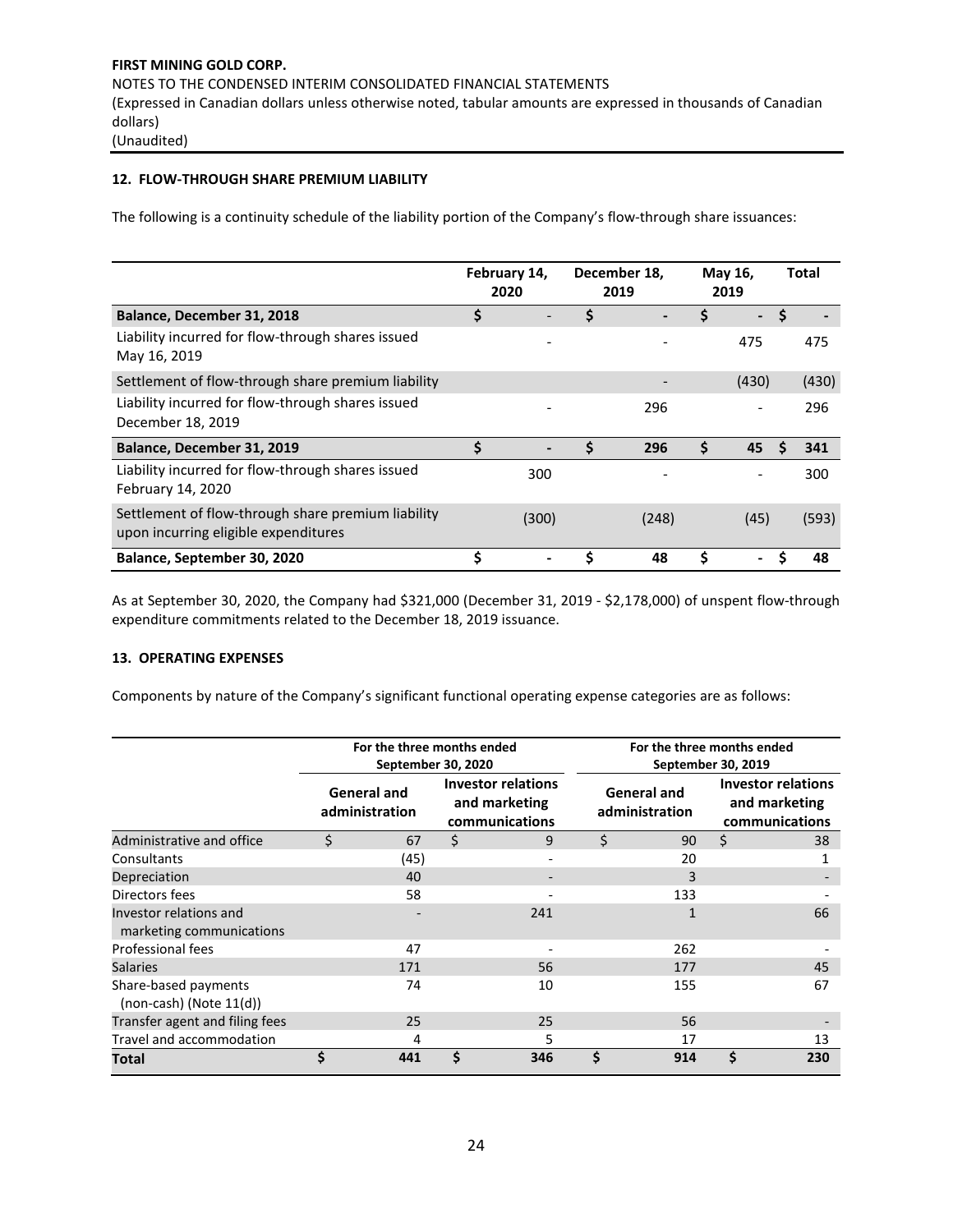NOTES TO THE CONDENSED INTERIM CONSOLIDATED FINANCIAL STATEMENTS

(Expressed in Canadian dollars unless otherwise noted, tabular amounts are expressed in thousands of Canadian dollars)

(Unaudited)

## **13. OPERATING EXPENSES (Continued)**

|                                                      |    | For the nine months ended            | September 30, 2020 |                                                              | For the nine months ended<br>September 30, 2019 |                                      |                                                              |     |  |  |  |
|------------------------------------------------------|----|--------------------------------------|--------------------|--------------------------------------------------------------|-------------------------------------------------|--------------------------------------|--------------------------------------------------------------|-----|--|--|--|
|                                                      |    | <b>General and</b><br>administration |                    | <b>Investor relations</b><br>and marketing<br>communications |                                                 | <b>General and</b><br>administration | <b>Investor relations</b><br>and marketing<br>communications |     |  |  |  |
| Administrative and office                            | Ś. | 172                                  | \$                 | 25                                                           | \$                                              | 291                                  | \$                                                           | 45  |  |  |  |
| Consultants                                          |    | 97                                   |                    | 10                                                           |                                                 | 50                                   |                                                              | 30  |  |  |  |
| Depreciation                                         |    | 104                                  |                    |                                                              |                                                 | 10                                   |                                                              |     |  |  |  |
| Directors fees                                       |    | 201                                  |                    |                                                              |                                                 | 217                                  |                                                              |     |  |  |  |
| Investor relations and<br>marketing communications   |    | 3                                    |                    | 509                                                          |                                                 | 1                                    |                                                              | 477 |  |  |  |
| Professional fees                                    |    | 714                                  |                    |                                                              |                                                 | 503                                  |                                                              |     |  |  |  |
| <b>Salaries</b>                                      |    | 556                                  |                    | 159                                                          |                                                 | 566                                  |                                                              | 106 |  |  |  |
| Share-based payments<br>$(non-cash)$ (Note $11(d)$ ) |    | 435                                  |                    | 132                                                          |                                                 | 720                                  |                                                              | 283 |  |  |  |
| Transfer agent and filing fees                       |    | 147                                  |                    | 41                                                           |                                                 | 155                                  |                                                              | 1   |  |  |  |
| Travel and accommodation                             |    | 20                                   |                    | 16                                                           |                                                 | 42                                   |                                                              | 21  |  |  |  |
| Total                                                | \$ | 2,449                                | Ś                  | 892                                                          | Ś                                               | 2,555                                | \$                                                           | 963 |  |  |  |

#### **14. SEGMENT INFORMATION**

The Company operates in a single reportable operating segment, being the acquisition, exploration, and development of North American mineral properties. Geographic information about the Company's non-current assets, excluding financial instruments, as at September 30, 2020 and December 31, 2019 is as follows:

| <b>Non-current assets</b> | September 30, 2020       | December 31, 2019 |
|---------------------------|--------------------------|-------------------|
| Canada                    | 231,774                  | 253,587           |
| USA                       | 466                      | 454               |
| Mexico                    | $\overline{\phantom{0}}$ | 252               |
| <b>Total</b>              | 232,240                  | 254,293           |

## **15. FAIR VALUE**

Fair values have been determined for measurement and/or disclosure purposes based on the following methods.

The Company characterizes fair value measurements using a hierarchy that prioritizes inputs depending on the degree to which they are observable. The three levels of the fair value hierarchy are as follows:

- Level 1: fair value measurements are quoted prices (unadjusted) in active markets for identical assets or liabilities;
- Level 2: fair value measurements are those derived from inputs other than quoted prices included within level 1 that are observable for the asset or liability, either directly (i.e. as prices) or indirectly (i.e. derived from prices); and
- Level 3: fair value measurements are those derived from valuation techniques that include significant inputs for the asset or liability that are not based on observable market data (unobservable inputs).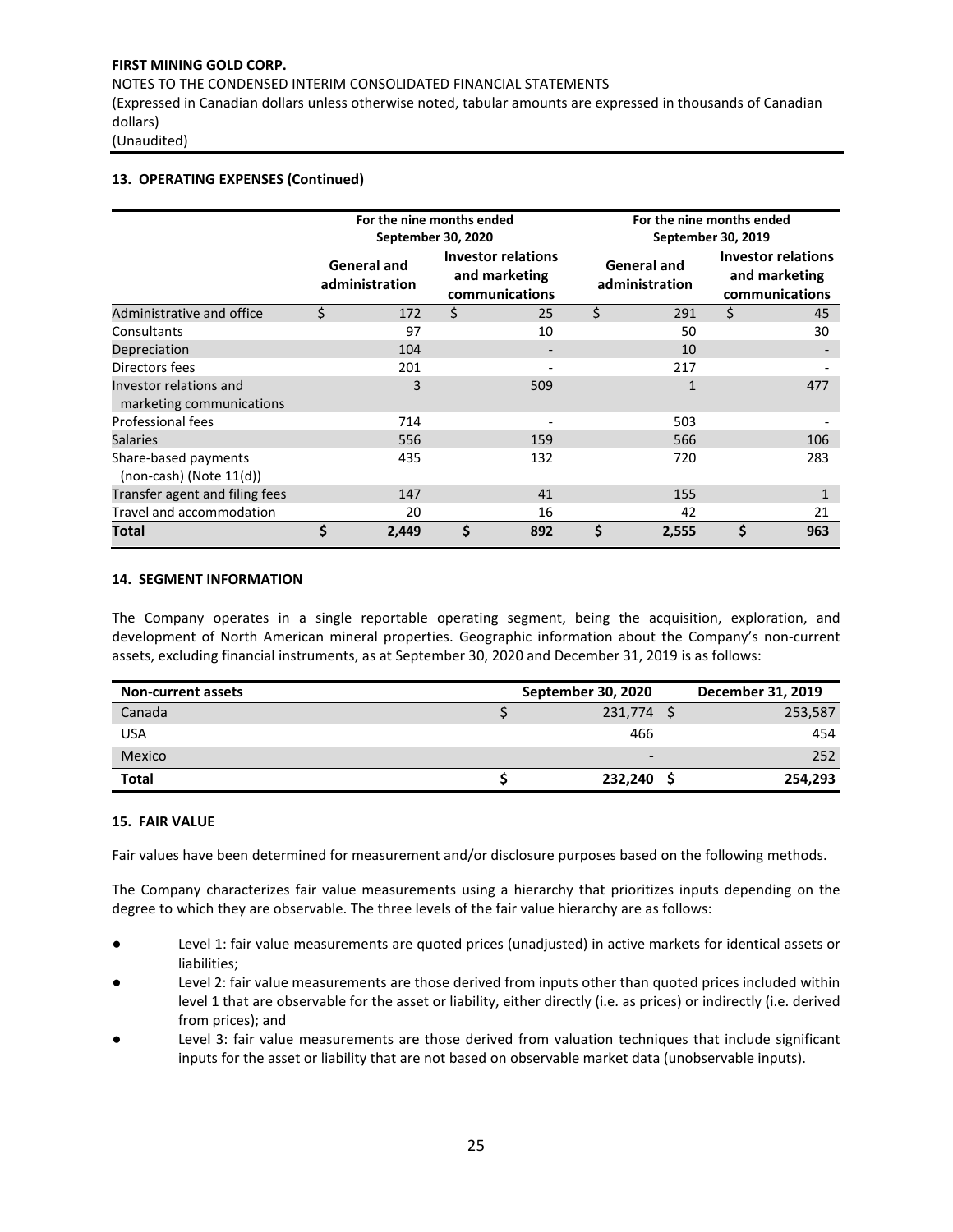## **15. FAIR VALUE (Continued)**

The carrying values of cash and cash equivalents, current accounts receivables, and accounts payable and accrued liabilities approximated their fair values because of the short-term nature of these financial instruments. These financial instruments are classified as financial assets and liabilities at amortized cost.

The carrying value of the non-current reclamation deposit approximated its fair values as the amount is represented by a cash deposit. This financial instrument is classified as a financial asset at amortized cost.

The carrying value of investments (except for Treasury Metals Warrants) was based on the quoted market prices of the shares as at September 30, 2020 and was therefore considered to be Level 1. The fair value of Treasury Metals Warrants is determined using some Level 2 inputs, as the Black-Scholes valuation model incorporates Treasury Metals' share price volatility.

The mineral property investments (First Mining's 10% equity interest in three privately held companies that own the Duparquet Gold Project) are classified as financial assets at FVTOCI. The fair value of the mineral property investments was not based on observable market data and was therefore considered to be Level 3. The initial fair value of the mineral property investments was determined based on attributable pro-rata gold ounces for the Company's 10% indirect interest in the Duparquet project, which formed part of the identifiable assets from the acquisition of Clifton.

As the Earn-In Agreement provides Auteco the right to earn an interest in PC Gold, rather than a direct interest in the Pickle Crow project, Auteco's option to acquire PC Gold shares is a financial liability of First Mining. As a derivative, the Pickle Crow project option liability is classified as financial liability at FVTPL. The carrying value of the Option - Pickle Crow Gold Project was not based on observable market data and involved complex valuation methods and was therefore considered to be Level 3. The initial fair value of the Option – Pickle Crow Gold Project was determined based on initial consideration in cash of \$100,000, 25 million shares of Auteco with a fair value upon receipt of \$740,000 and exploration expenditures incurred by Auteco under the terms of the Earn-in Agreement. Scenarios which may result in a significant change in fair value include, among others, performance of the Auteco share price, the amount or timing of Pickle Crow exploration expenditures incurred or updates to the NI 43-101 (or Australian equivalent) resource report. During the nine months ended September 30, 2020, management concluded that there was no significant change in the fair value of the Option – PC Gold liability.

The Silver Stream was determined to be a derivative liability, which is classified as a financial liability at FVTPL. The carrying value of the derivative liability was not based on observable market data and involved complex valuation methods and was therefore considered to be Level 3.